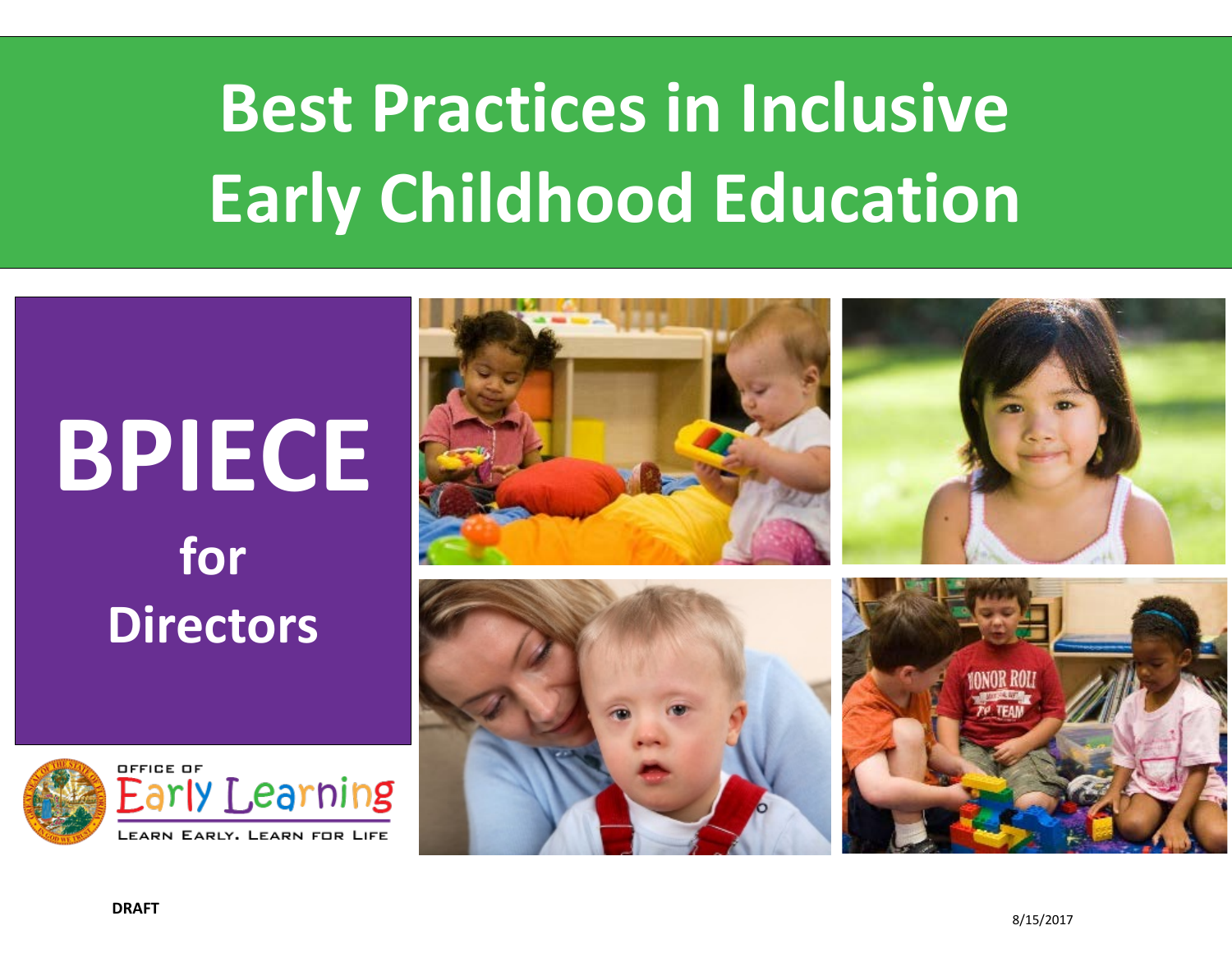# **Best Practices in Inclusive Early Childhood Education (BPIECE) for Directors**

Supporting early childhood education practitioners or caregivers is an important part of the job for directors. This is especially true when practitioners are working with young children with disabilities. This self-assessment tool has been developed to identify director practices that can be used to support practitioners in creating a high quality early childhood environment that meets the needs of diverse learners and their families. It forms a bridge between research on inclusion and evidence-based practices in early childhood education settings. It can be used with other program evaluation tools, as it builds upon practices found in high quality early learning environments. This tool can be used for ongoing self-reflection to identify strengths regarding inclusive practices and specific areas for growth over time. The results will assist directors in identifying areas of strength and priorities regarding inclusive practices and assist in developing a plan to improve the quality of services and supports to practitioners as well as to all young children and their families.

## **Rating Instructions**

Read and rate the indicators based on your implementation of the inclusive practice listed. There are four levels of implementation for each indicator: Not Yet, Occasionally, Usually, or Always. You should select one rating per indicator. There are a few examples given for each indicator but they are not comprehensive and you may implement the indicator in a different way in your program. If you are not sure about terms used to describe the practice indicator, refer to the Glossary on page 22. At the end of each area, summarize your ratings by totaling the numbers in each column. At the end of the assessment, you will count the ratings for each area to review areas of strength and priorities regarding inclusive practices.

### **Rating Definitions:**

- •**Always:** I use this practice all the time.
- •**Usually:** I use this practice most of the time.
- •**Occasionally**: I use this practice some of the time, as I need it.
- •**Not yet:** I have not used this practice, and/or I do not know what this is.

**Name: Date: Date: Contract and Contract and Contract and Contract and Contract and Contract and Contract and Contract and Contract and Contract and Contract and Contract and Contract and Contract and Contract and Co** 

**Program:** \_\_\_\_\_\_\_\_\_\_\_\_\_\_\_\_\_\_\_\_\_\_\_\_\_\_\_\_\_\_\_\_\_\_\_\_\_\_\_\_\_\_\_\_\_\_\_\_\_\_\_\_\_\_\_\_\_\_\_\_\_\_\_\_\_\_\_\_\_\_\_\_\_\_\_\_\_\_\_\_\_\_\_\_\_\_\_\_\_\_\_\_\_\_\_\_\_\_\_\_

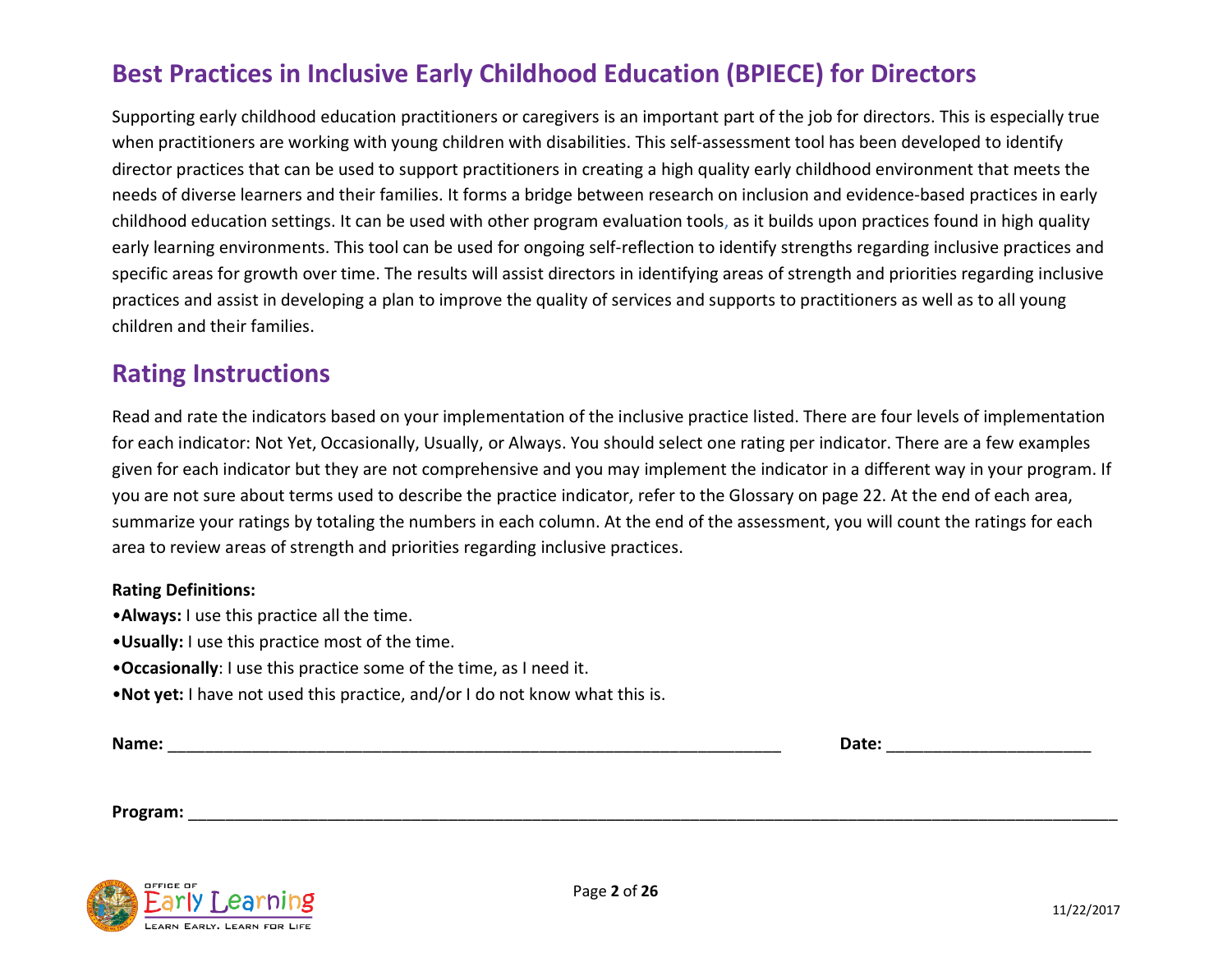<span id="page-2-0"></span>

| Best Practices in Inclusive Early Childhood Education (BPIECE) for Directors                                       |               |                |                     |                |                 |                                                                                                                                                                                                                                                                                                                                                                                                                                                                                                                                                                              |  |  |  |
|--------------------------------------------------------------------------------------------------------------------|---------------|----------------|---------------------|----------------|-----------------|------------------------------------------------------------------------------------------------------------------------------------------------------------------------------------------------------------------------------------------------------------------------------------------------------------------------------------------------------------------------------------------------------------------------------------------------------------------------------------------------------------------------------------------------------------------------------|--|--|--|
|                                                                                                                    | <b>Rating</b> |                |                     |                | How I do this/  |                                                                                                                                                                                                                                                                                                                                                                                                                                                                                                                                                                              |  |  |  |
| <b>Indicator</b>                                                                                                   | <b>Always</b> | <b>Usually</b> | <b>Occasionally</b> | <b>Not Yet</b> | <b>My notes</b> | <b>Examples, such as</b>                                                                                                                                                                                                                                                                                                                                                                                                                                                                                                                                                     |  |  |  |
| <b>Area: Administration</b><br>Do you                                                                              |               |                |                     |                |                 |                                                                                                                                                                                                                                                                                                                                                                                                                                                                                                                                                                              |  |  |  |
| 1. Have a written program<br>philosophy that is welcoming of<br>all children and families?                         |               |                |                     |                |                 | Include in the mission statement that all children<br>can learn.<br>Explain why inclusion is important, how it is used<br>in the program and how it benefits everyone in<br>the philosophy.<br>Include within the parent and staff handbook a<br>$\blacksquare$<br>non-discrimination statement that children with<br>disabilities and references the Individuals with<br>Disabilities Act (IDEA), Americans with Disabilities<br>Act (ADA), and Section 504 of the Rehabilitation<br>Act of 1973 <sup>1</sup> compliance, and is consistent with<br>government legislation. |  |  |  |
| 2. Provide written handbooks for<br>staff and families to explain<br>inclusive program policies and<br>procedures? |               |                |                     |                |                 | Included individualization for children with special<br>$\blacksquare$<br>needs in the discipline policy.<br><b>Ensure the attendance policy is flexible for a child</b><br>who is out for health reasons.<br>Examine the policy to ensure it addresses how all<br>children will be included on field trips.                                                                                                                                                                                                                                                                 |  |  |  |

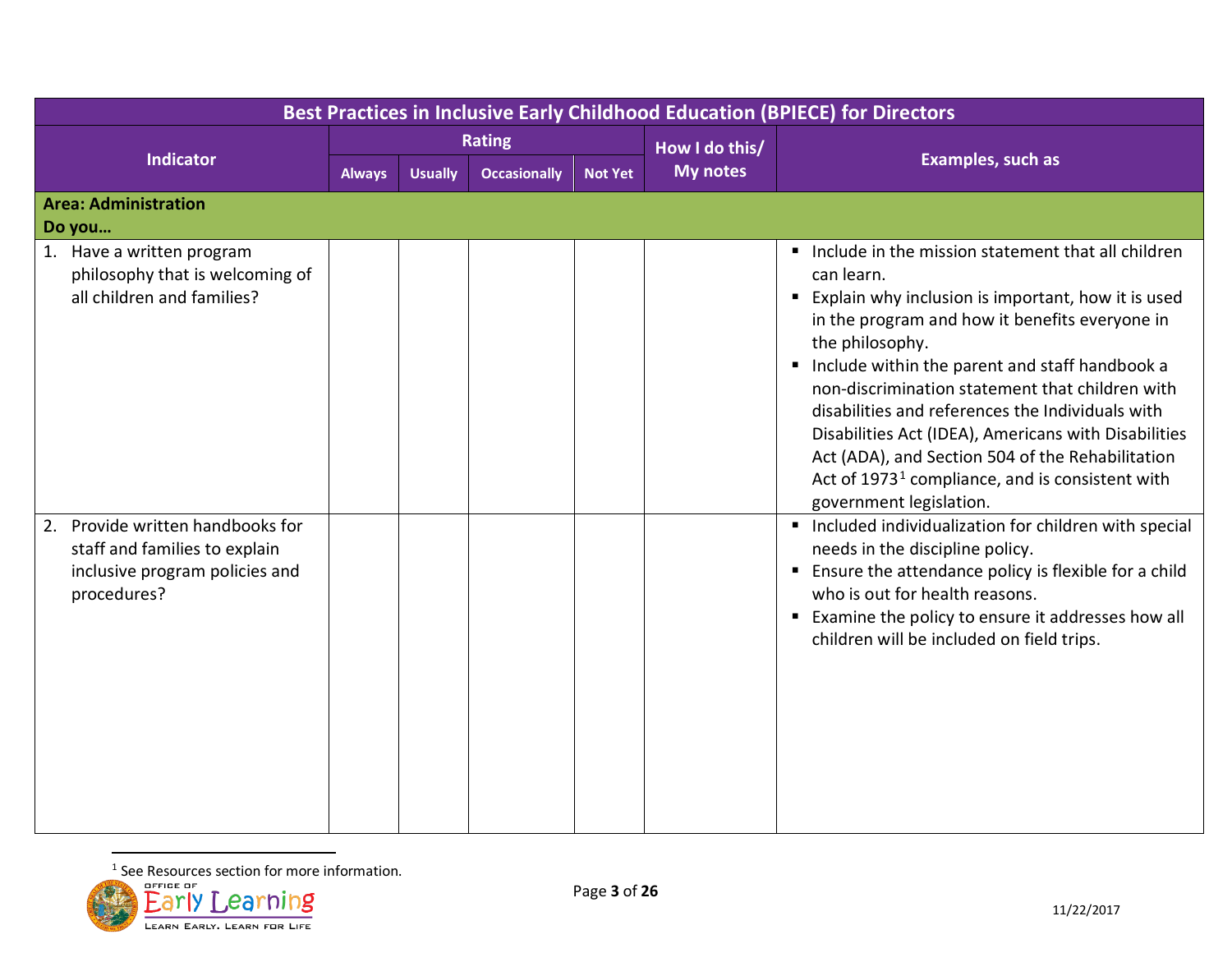<span id="page-3-3"></span><span id="page-3-2"></span><span id="page-3-1"></span><span id="page-3-0"></span>

| Best Practices in Inclusive Early Childhood Education (BPIECE) for Directors                                                                                                             |               |                |                     |                |                 |                                                                                                                                                                                                                                                                                                                                                                                                                                                                                                                                                                                                   |  |  |
|------------------------------------------------------------------------------------------------------------------------------------------------------------------------------------------|---------------|----------------|---------------------|----------------|-----------------|---------------------------------------------------------------------------------------------------------------------------------------------------------------------------------------------------------------------------------------------------------------------------------------------------------------------------------------------------------------------------------------------------------------------------------------------------------------------------------------------------------------------------------------------------------------------------------------------------|--|--|
|                                                                                                                                                                                          |               |                | <b>Rating</b>       |                | How I do this/  |                                                                                                                                                                                                                                                                                                                                                                                                                                                                                                                                                                                                   |  |  |
| <b>Indicator</b>                                                                                                                                                                         | <b>Always</b> | <b>Usually</b> | <b>Occasionally</b> | <b>Not Yet</b> | <b>My notes</b> | <b>Examples, such as</b>                                                                                                                                                                                                                                                                                                                                                                                                                                                                                                                                                                          |  |  |
| <b>Area: Administration</b><br>Do you                                                                                                                                                    |               |                |                     |                |                 |                                                                                                                                                                                                                                                                                                                                                                                                                                                                                                                                                                                                   |  |  |
| 3. Include an expulsion, suspension<br>and dismissal <sup>2</sup> prevention policy<br>in your handbook that takes into<br>consideration the unique and/or<br>special needs of children? |               |                |                     |                |                 | Call the specialized care team $3$ as behavior issues<br>arise to develop a plan to prevent<br>expulsion/suspension.<br>Confirm the policy includes behavior plans, parent<br>meetings, and teacher trainings.<br>Make sure the policy has identified steps and<br>п<br>supports that are provided to the child, family and<br>practitioners.<br>Review withdrawal <sup>4</sup> criteria to be certain it is<br>п.<br>consistent for all families.<br>Ensure behavior incident reporting form is used<br>п<br>for all children and provides documentation of<br>strategies used by program staff. |  |  |
| Provide materials needed for<br>4.<br>children to be actively engaged<br>in all activities?                                                                                              |               |                |                     |                |                 | Have a budget allocated and purchase special<br>materials, such as spring scissors, special spoons<br>with thicker handles or a riding toy with a seat<br>belt.<br>Access resources, such as Florida Diagnostic &<br>п<br>Learning Resources System (FDLRS) <sup>5</sup> or the Early                                                                                                                                                                                                                                                                                                             |  |  |

<sup>&</sup>lt;sup>5</sup> See Resources section for more information.



<sup>2</sup> **Expulsion** - Terminating the enrollment of a child or family in a learning program due to challenging behavior or health condition.

**Suspension** - Reductions in the amount of time a child may attend the regular learning program. Examples of "suspension" could include the following consequences for behavior challenges: asking a family member to pick up a child immediately and/or asking a child to not return to school for a specific period. **Dismissal** - Removal of a child from a learning program due to factors other than the child's behavior.

<sup>&</sup>lt;sup>3</sup> Specialized Care Team - Group of individuals who work together to plan for individual needs and goals of a child. This may include family, teachers, early intervention specialists (ITDS), early childhood special education specialist, directors, paraprofessionals, physical therapists (PT), occupational therapists (OT), speech/language therapists (SLP), social workers, mental health professionals, applied behavior analysts (ABA), nurse, Early Steps, FDLRS, ELC and any other professionals working with a child.

<sup>4</sup> **Withdrawal** - Parental removal of a child from an early learning program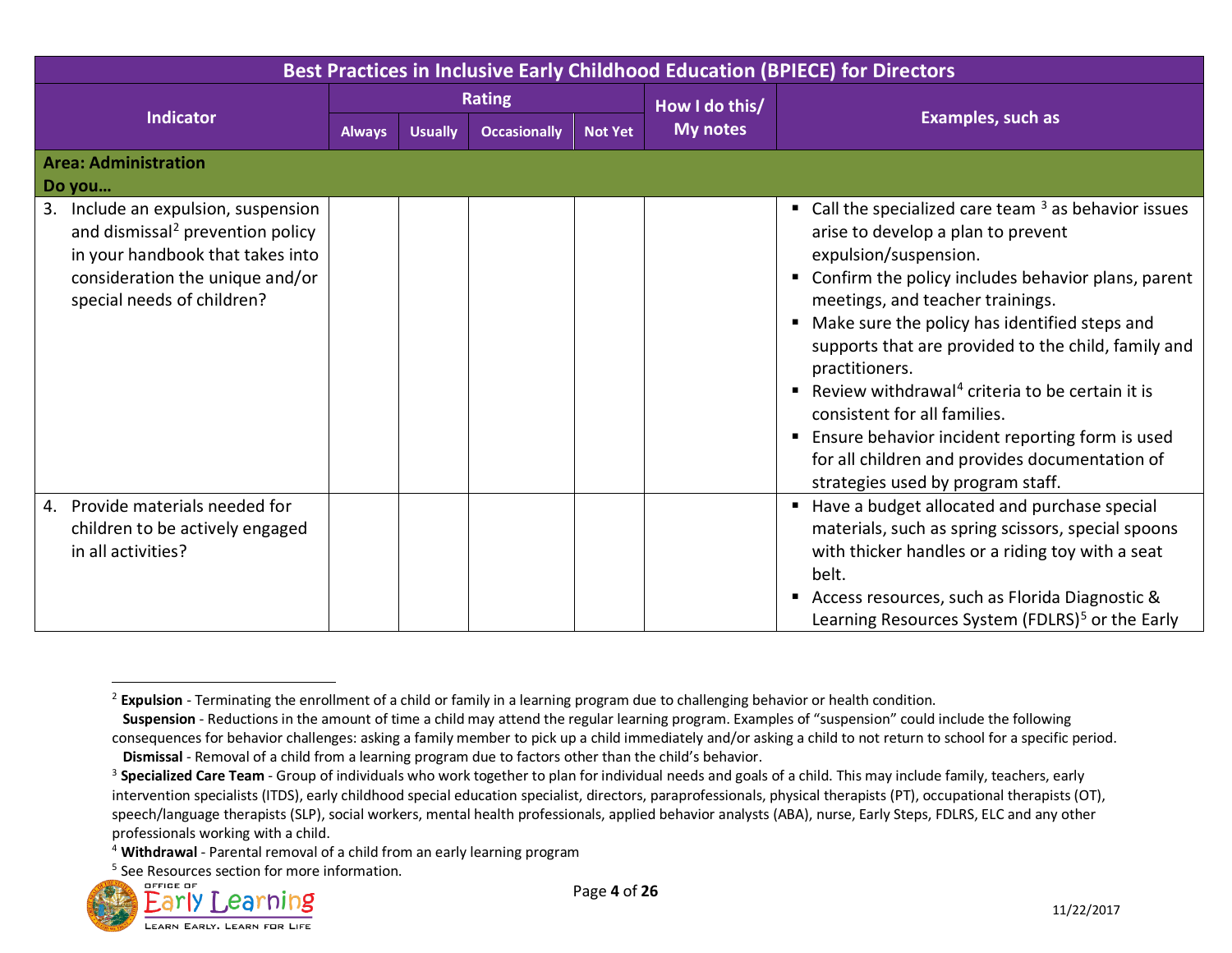<span id="page-4-0"></span>

| Best Practices in Inclusive Early Childhood Education (BPIECE) for Directors                           |               |                |                     |                |                 |                                                                                                                                                                                                                                                                                                                |  |  |  |
|--------------------------------------------------------------------------------------------------------|---------------|----------------|---------------------|----------------|-----------------|----------------------------------------------------------------------------------------------------------------------------------------------------------------------------------------------------------------------------------------------------------------------------------------------------------------|--|--|--|
|                                                                                                        | <b>Rating</b> |                |                     |                | How I do this/  |                                                                                                                                                                                                                                                                                                                |  |  |  |
| <b>Indicator</b>                                                                                       | <b>Always</b> | <b>Usually</b> | <b>Occasionally</b> | <b>Not Yet</b> | <b>My notes</b> | <b>Examples, such as</b>                                                                                                                                                                                                                                                                                       |  |  |  |
|                                                                                                        |               |                |                     |                |                 | Learning Coalition for assistive technology and<br>amplification devices.                                                                                                                                                                                                                                      |  |  |  |
| <b>Area: Administration</b>                                                                            |               |                |                     |                |                 |                                                                                                                                                                                                                                                                                                                |  |  |  |
| Do you                                                                                                 |               |                |                     |                |                 |                                                                                                                                                                                                                                                                                                                |  |  |  |
| 5. Provide time and materials for<br>the development of adaptations<br>and supports?                   |               |                |                     |                |                 | Allow flexible scheduling for practitioners to allow<br>time for material development.<br>Provide a budget for equipment such as a camera,<br>printer and/or laminator to develop visual<br>supports and other materials for individual needs.                                                                 |  |  |  |
| 6. Provide developmentally<br>appropriate curriculum, which<br>can be adapted for individual<br>needs? |               |                |                     |                |                 | • Choose and implement a developmentally<br>appropriate curriculum from the statewide school<br>readiness curriculum list <sup>6</sup> .<br>" Confirm ELC Inclusion Specialist or specialized care<br>team member is used as a resource for<br>assistance/guidance in developing adaptations to<br>curriculum. |  |  |  |
| 7. Have a working knowledge of<br>IDEA, Section 504, and ADA<br>requirements?                          |               |                |                     |                |                 | <b>Ensure copies of the IDEA, Section 504 and ADA</b><br>rules and regulations are available for reference<br>and for staff and families.<br>Attend training on IDEA, Section 504 and/or ADA<br>rules and regulations.<br>• Share knowledge with families and staff.                                           |  |  |  |

<sup>6</sup> School Readiness Curriculum Approval - [http://www.floridaearlylearning.com/providers/provider\\_resources/school\\_readiness\\_curriculum.aspx](http://www.floridaearlylearning.com/providers/provider_resources/school_readiness_curriculum.aspx)

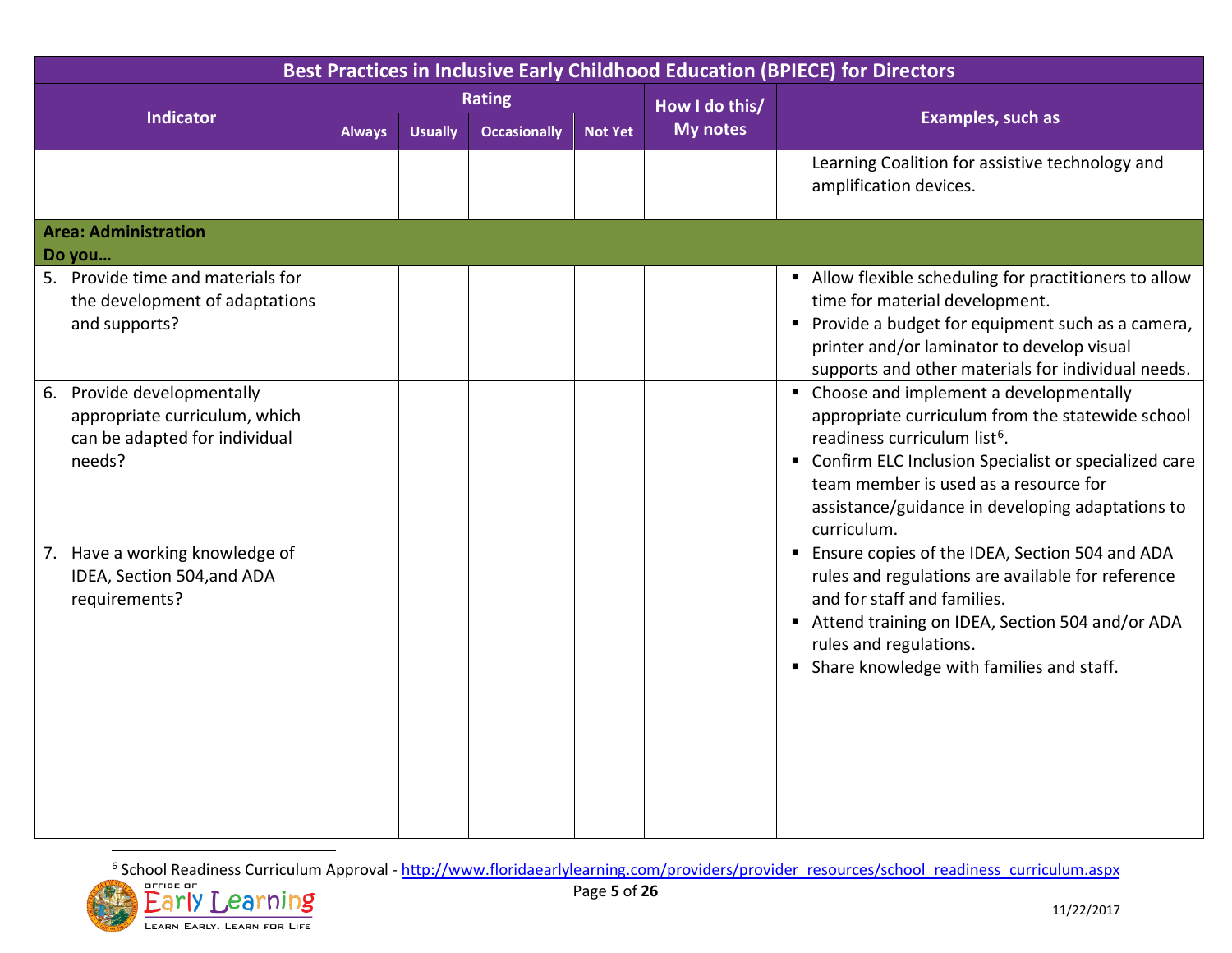<span id="page-5-3"></span><span id="page-5-2"></span><span id="page-5-1"></span><span id="page-5-0"></span>

| Best Practices in Inclusive Early Childhood Education (BPIECE) for Directors                                                              |               |                |                     |                |                |                                                                                                                                                                                                                                                                                                                                                                                                                                                                                                                                                         |  |  |  |
|-------------------------------------------------------------------------------------------------------------------------------------------|---------------|----------------|---------------------|----------------|----------------|---------------------------------------------------------------------------------------------------------------------------------------------------------------------------------------------------------------------------------------------------------------------------------------------------------------------------------------------------------------------------------------------------------------------------------------------------------------------------------------------------------------------------------------------------------|--|--|--|
|                                                                                                                                           | <b>Rating</b> |                |                     |                | How I do this/ |                                                                                                                                                                                                                                                                                                                                                                                                                                                                                                                                                         |  |  |  |
| <b>Indicator</b>                                                                                                                          | <b>Always</b> | <b>Usually</b> | <b>Occasionally</b> | <b>Not Yet</b> | My notes       | Examples, such as                                                                                                                                                                                                                                                                                                                                                                                                                                                                                                                                       |  |  |  |
|                                                                                                                                           |               |                |                     |                |                |                                                                                                                                                                                                                                                                                                                                                                                                                                                                                                                                                         |  |  |  |
| <b>Area: Administration</b><br>Do you                                                                                                     |               |                |                     |                |                |                                                                                                                                                                                                                                                                                                                                                                                                                                                                                                                                                         |  |  |  |
| 8. Use the ELC Inclusion Specialist<br>and other community resources<br>to support the individual needs<br>of children and practitioners? |               |                |                     |                |                | Contact the local school district <sup>7</sup> for questions and<br>٠<br>support related to services related to the<br>Individual Education Plan (IEP) <sup>8</sup> .<br>Develop relationships with community partners<br>п<br>such as the early learning coalition, Early Steps,<br>Child Find/FDLRS, mental health consultants,<br>Head Start, etc. <sup>9</sup><br>Contact Child Care Resource and Referral (CCR&R)<br>٠<br>at the early learning coalition for a list of<br>community resources, including local therapy<br>agencies. <sup>10</sup> |  |  |  |
| <b>Administration Rating Summary</b>                                                                                                      |               |                |                     |                | Total:         |                                                                                                                                                                                                                                                                                                                                                                                                                                                                                                                                                         |  |  |  |

<sup>&</sup>lt;sup>10</sup> Visit the Child Care Resource and Referral website at  $\frac{http://www.floridaearlylearning.com/ccrr.aspx, or call toll free 866-957-3239.$ 



l

<sup>&</sup>lt;sup>7</sup> See http://www.fldoe.org/accountability/data-sys/school-dis-data/superintendents.stml for a list of district websites and superintendents.<br><sup>8</sup> Individual Education Plan - A legal document for children ages 3-21, who ar includes present level, annual goals, supports and services provided to the child. It must be reviewed at least annually.

<sup>&</sup>lt;sup>9</sup> For a list of Florida Pre-K disability district contacts, se[e http://app4fldoe.org/EESSContacts/.](http://app4fldoe.org/EESSContacts/)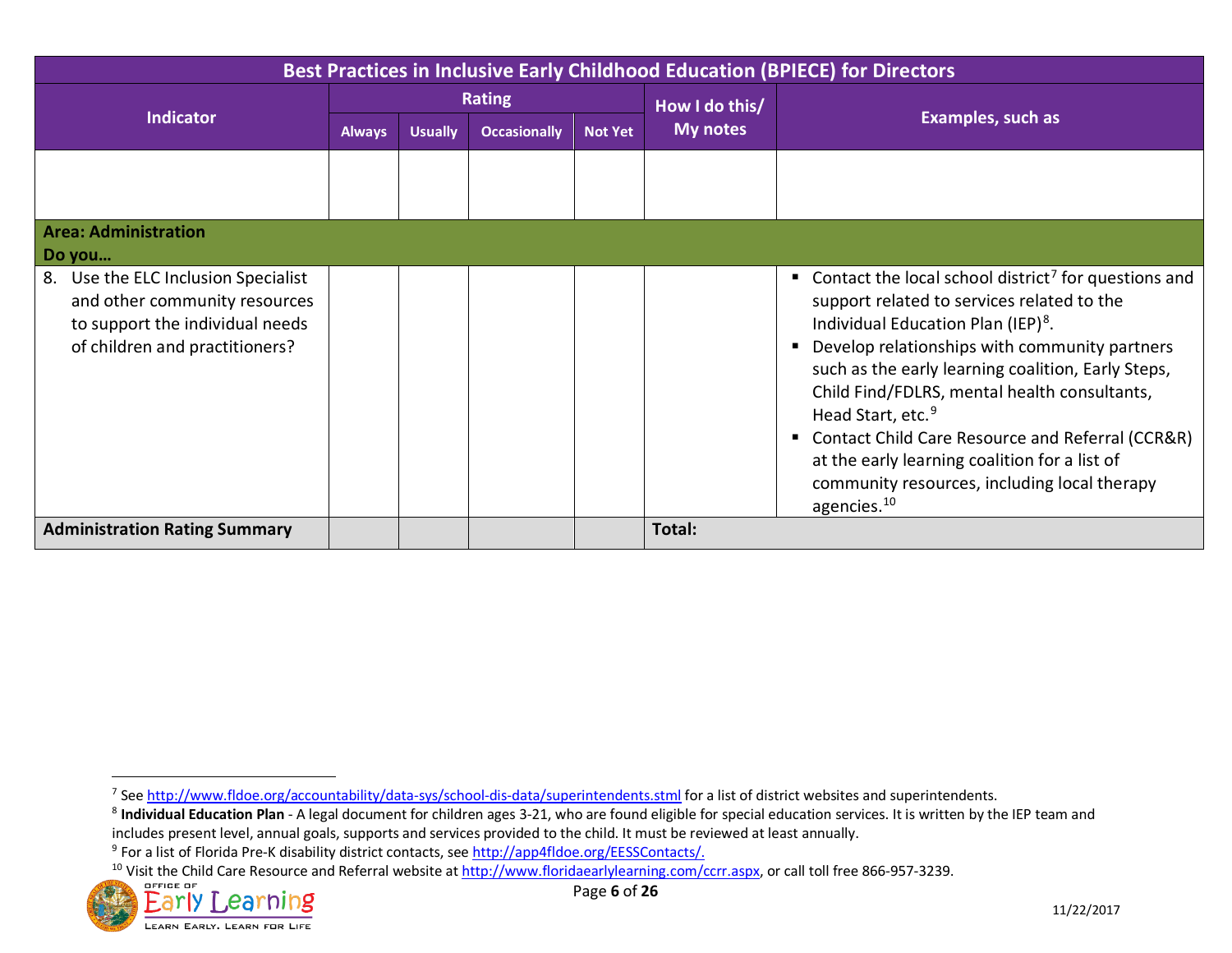<span id="page-6-0"></span>

| Best Practices in Inclusive Early Childhood Education (BPIECE) for Directors                                         |               |                |                     |                |                                   |                                                                                                                                                                                                                                                                                                                                                                                 |  |  |  |
|----------------------------------------------------------------------------------------------------------------------|---------------|----------------|---------------------|----------------|-----------------------------------|---------------------------------------------------------------------------------------------------------------------------------------------------------------------------------------------------------------------------------------------------------------------------------------------------------------------------------------------------------------------------------|--|--|--|
| <b>Indicator</b>                                                                                                     |               |                | <b>Rating</b>       |                | How I do this/<br><b>My notes</b> | Examples, such as                                                                                                                                                                                                                                                                                                                                                               |  |  |  |
|                                                                                                                      | <b>Always</b> | <b>Usually</b> | <b>Occasionally</b> | <b>Not Yet</b> |                                   |                                                                                                                                                                                                                                                                                                                                                                                 |  |  |  |
| <b>Area: Environment</b>                                                                                             |               |                |                     |                |                                   |                                                                                                                                                                                                                                                                                                                                                                                 |  |  |  |
| Do you                                                                                                               |               |                |                     |                |                                   |                                                                                                                                                                                                                                                                                                                                                                                 |  |  |  |
| 9. Ensure that the program<br>facilities and all learning<br>environments are ADA<br>compliant <sup>11</sup> ?       |               |                |                     |                |                                   | ■ Ensure doors are wide enough for a child with a<br>walker.<br>Design the playground to ensure the paths<br>$\blacksquare$<br>between the areas of the playground are<br>accessible for a child in a wheelchair.<br>Provide steps and rails near the toilets and the<br>п<br>sinks in the bathrooms so they are accessible for a<br>child using crutches.                      |  |  |  |
| 10. Ensure that all environments<br>meet the needs for all children<br>to actively participate in all<br>activities? |               |                |                     |                |                                   | Provide an adaptive swing seat on the playground<br>$\blacksquare$<br>for children who need support for balance.<br>Plan with practitioners to place furniture and<br>materials in a consistent location in the classroom<br>for a visually impaired child to have accessibility.<br>Evaluate the environment regularly to ensure<br>п<br>active participation of all children. |  |  |  |
| 11. Ensure individual adaptations<br>and supports identified by the<br>specialized care team are<br>implemented?     |               |                |                     |                |                                   | Have the specialized care team plan accessible to<br>$\blacksquare$<br>everyone on the team.<br>Provide support to practitioners to ensure<br>individual adaptations and supports are<br>implemented.                                                                                                                                                                           |  |  |  |
| <b>Environment Rating Summary</b>                                                                                    |               |                |                     |                | Total:                            |                                                                                                                                                                                                                                                                                                                                                                                 |  |  |  |

<sup>&</sup>lt;sup>11</sup> Commonly Asked Questions about Child Care Centers and the Americans with Disabilities Act. https://www.ada.gov/childqanda.htm

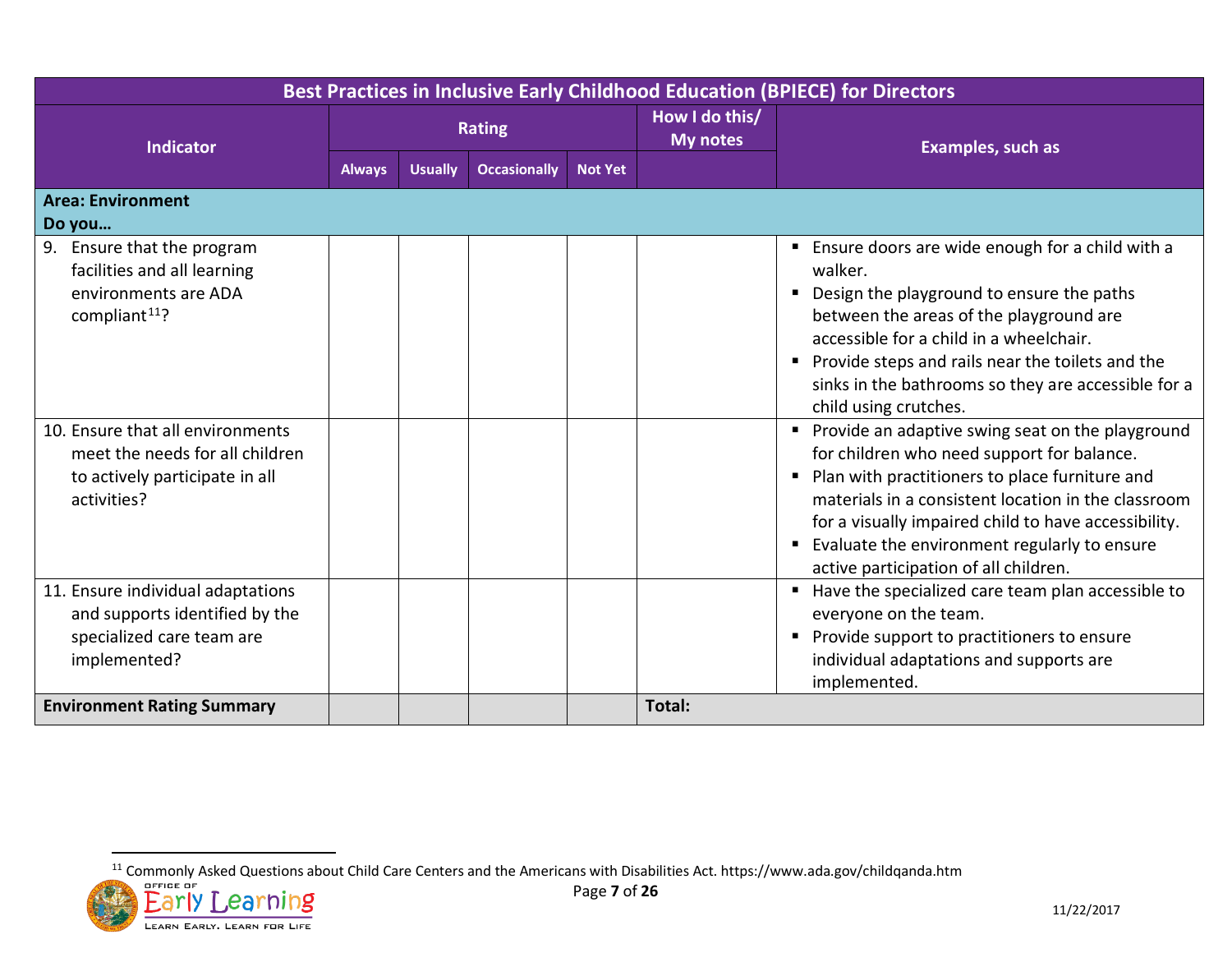| Best Practices in Inclusive Early Childhood Education (BPIECE) for Directors                                                                           |               |                |                     |                |                                  |                                                                                                                                                                                                                                                                                                                                                                                                      |  |  |
|--------------------------------------------------------------------------------------------------------------------------------------------------------|---------------|----------------|---------------------|----------------|----------------------------------|------------------------------------------------------------------------------------------------------------------------------------------------------------------------------------------------------------------------------------------------------------------------------------------------------------------------------------------------------------------------------------------------------|--|--|
| <b>Indicator</b>                                                                                                                                       | <b>Rating</b> |                |                     |                | <b>How I do</b><br>this/My notes | <b>Examples, such as</b>                                                                                                                                                                                                                                                                                                                                                                             |  |  |
|                                                                                                                                                        | <b>Always</b> | <b>Usually</b> | <b>Occasionally</b> | <b>Not Yet</b> |                                  |                                                                                                                                                                                                                                                                                                                                                                                                      |  |  |
| <b>Area: Family</b><br>Do you                                                                                                                          |               |                |                     |                |                                  |                                                                                                                                                                                                                                                                                                                                                                                                      |  |  |
| 12. Facilitate effective two-way<br>communication between<br>practitioners and families to<br>share successful supports and<br>revise plans as needed? |               |                |                     |                |                                  | Provide regular office hours or open door hours<br>for parents to talk, call or email the practitioners<br>and director.<br>Provide a device (computer, tablet, laptop) and<br>internet connection to practitioners for<br>communication with families.                                                                                                                                              |  |  |
| 13. Integrate adaptations for<br>communication with families?                                                                                          |               |                |                     |                |                                  | Contact CCR&R or the school district for<br>translation or interpreter resources.<br>Ensure monthly newsletter is ADA compliant for a<br>п.<br>parent who is visually impaired or needs<br>assistance with reading.<br>Allow various ways to communicate with families<br>(email, text, social media).<br>Work with families and practitioners to establish<br>needs for frequency of communication. |  |  |
| 14. Promote family participation<br>and decision making while<br>providing complete and<br>unbiased information?                                       |               |                |                     |                |                                  | Encourage staff to respect and support family<br>choices and their expectations regarding their<br>child's development.<br>Support practitioners in building relationships<br>with families. Assist practitioners in conducting<br>family meetings, as needed.                                                                                                                                       |  |  |

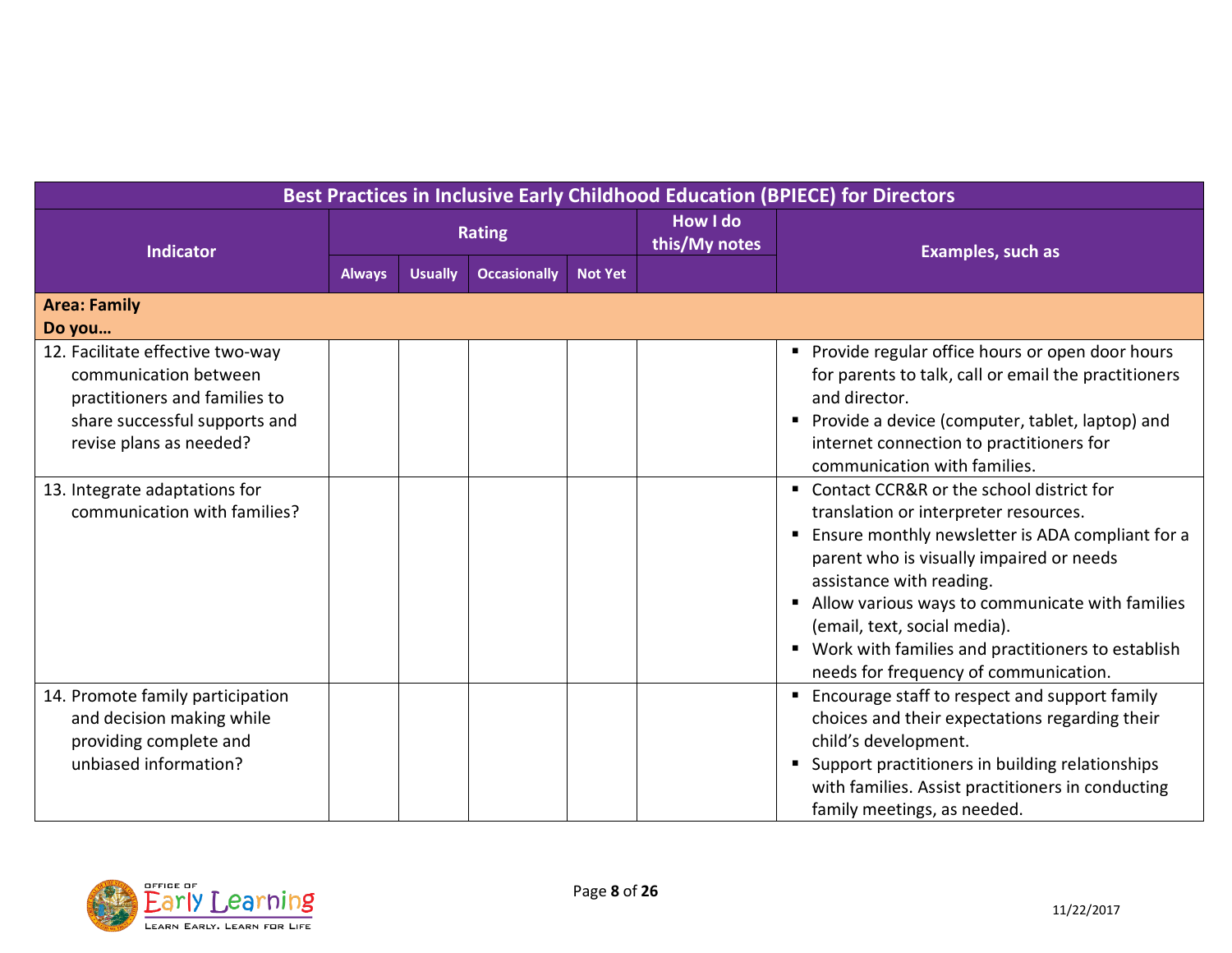<span id="page-8-0"></span>

| Best Practices in Inclusive Early Childhood Education (BPIECE) for Directors                                                                                                                                                                                                                                                                           |               |                |                     |                |                                  |                                                                                                                                                                                                                                                                                                                                                                                                                                                                                                                                                                    |  |  |
|--------------------------------------------------------------------------------------------------------------------------------------------------------------------------------------------------------------------------------------------------------------------------------------------------------------------------------------------------------|---------------|----------------|---------------------|----------------|----------------------------------|--------------------------------------------------------------------------------------------------------------------------------------------------------------------------------------------------------------------------------------------------------------------------------------------------------------------------------------------------------------------------------------------------------------------------------------------------------------------------------------------------------------------------------------------------------------------|--|--|
| <b>Indicator</b>                                                                                                                                                                                                                                                                                                                                       | <b>Rating</b> |                |                     |                | <b>How I do</b><br>this/My notes | Examples, such as                                                                                                                                                                                                                                                                                                                                                                                                                                                                                                                                                  |  |  |
|                                                                                                                                                                                                                                                                                                                                                        | <b>Always</b> | <b>Usually</b> | <b>Occasionally</b> | <b>Not Yet</b> |                                  |                                                                                                                                                                                                                                                                                                                                                                                                                                                                                                                                                                    |  |  |
|                                                                                                                                                                                                                                                                                                                                                        |               |                |                     |                |                                  | Respect cultural differences by discussing<br>individual families' values and priorities and<br>reflecting them in practice.<br>■ Encourage family engagement by making CCR&R<br>family engagement resources available for<br>practitioners and families.                                                                                                                                                                                                                                                                                                          |  |  |
| <b>Area: Family</b>                                                                                                                                                                                                                                                                                                                                    |               |                |                     |                |                                  |                                                                                                                                                                                                                                                                                                                                                                                                                                                                                                                                                                    |  |  |
| Do you<br>15. Promote planning and problem<br>solving with parents and<br>practitioners, as concerns are<br>identified, to develop strategies<br>that address current priorities?<br>16. Promote the identification of<br>families' current strengths,<br>needs, resources and priorities?<br>Use this information as the<br>foundation for developing |               |                |                     |                |                                  | Assist practitioners before or during family<br>meetings to support and address family priorities,<br>while brainstorming and problem solving.<br>• Promote flexibility as issues/situations arise or<br>child's and family's needs change.<br>Provide a private area for a family meeting to<br>occur that will allow for confidentiality.<br>Provide a family questionnaire to gather<br>information and opportunities to discuss needs<br>and concerns with practitioners.<br>■ Help families clarify concerns and define the<br>precise nature of their needs. |  |  |
| strategies and plans for the<br>child?                                                                                                                                                                                                                                                                                                                 |               |                |                     |                |                                  | <b>Emphasize the positive effect and importance of</b><br>family as their child's first teacher.<br>$\blacksquare$                                                                                                                                                                                                                                                                                                                                                                                                                                                 |  |  |
| 17. Have a list of multiple resources<br>and services to share with<br>practitioners and parents that<br>would support and strengthen<br>their knowledge and skills?                                                                                                                                                                                   |               |                |                     |                |                                  | Keep up to date on evidence-based and<br>developmentally appropriate practices and<br>resources available.<br>Keep an updated contact list <sup>12</sup> of community<br>partners (ELC, Early Steps, Child Find, etc.)                                                                                                                                                                                                                                                                                                                                             |  |  |

<sup>&</sup>lt;sup>12</sup> For a list of Florida Pre-K disability district contacts, see [http://app4fldoe.org/EESSContacts/.](http://app4fldoe.org/EESSContacts/)

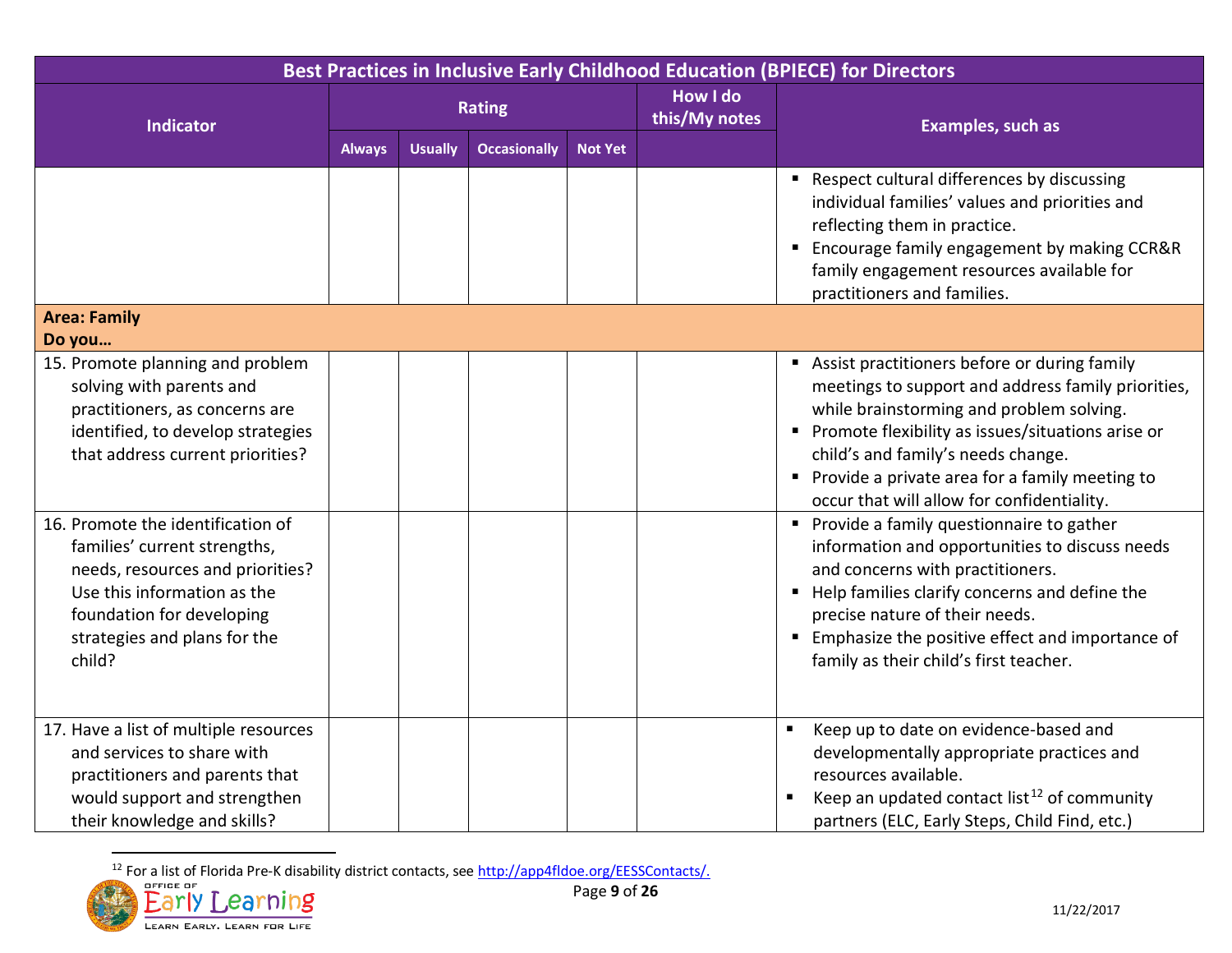<span id="page-9-0"></span>

| <b>Best Practices in Inclusive Early Childhood Education (BPIECE) for Directors</b> |               |                |                     |                |                           |                                                                                                                                                                                                                                                                                                                                                                                                                                                                                                                           |  |  |
|-------------------------------------------------------------------------------------|---------------|----------------|---------------------|----------------|---------------------------|---------------------------------------------------------------------------------------------------------------------------------------------------------------------------------------------------------------------------------------------------------------------------------------------------------------------------------------------------------------------------------------------------------------------------------------------------------------------------------------------------------------------------|--|--|
| <b>Indicator</b>                                                                    |               |                | <b>Rating</b>       |                | How I do<br>this/My notes | Examples, such as                                                                                                                                                                                                                                                                                                                                                                                                                                                                                                         |  |  |
|                                                                                     | <b>Always</b> | <b>Usually</b> | <b>Occasionally</b> | <b>Not Yet</b> |                           |                                                                                                                                                                                                                                                                                                                                                                                                                                                                                                                           |  |  |
|                                                                                     |               |                |                     |                |                           | Inform and regularly update staff on advocacy<br>groups, community, state and national<br>organizations, research, and training<br>opportunities.<br>Encourage staff to participate in state and<br>national organizations (NAEYC, FLAEYC, DEC, Zero<br>to Three, SECA) <sup>13</sup> .<br>Ensure staff have access to websites for federal<br>and state laws that protect the rights of children<br>with disabilities and their families.<br>Create opportunities to encourage parents to<br>network with other parents. |  |  |
| <b>Family Rating Summary</b>                                                        |               |                |                     |                | Total:                    |                                                                                                                                                                                                                                                                                                                                                                                                                                                                                                                           |  |  |

 $13$  See the Resources section for more information on these organizations.

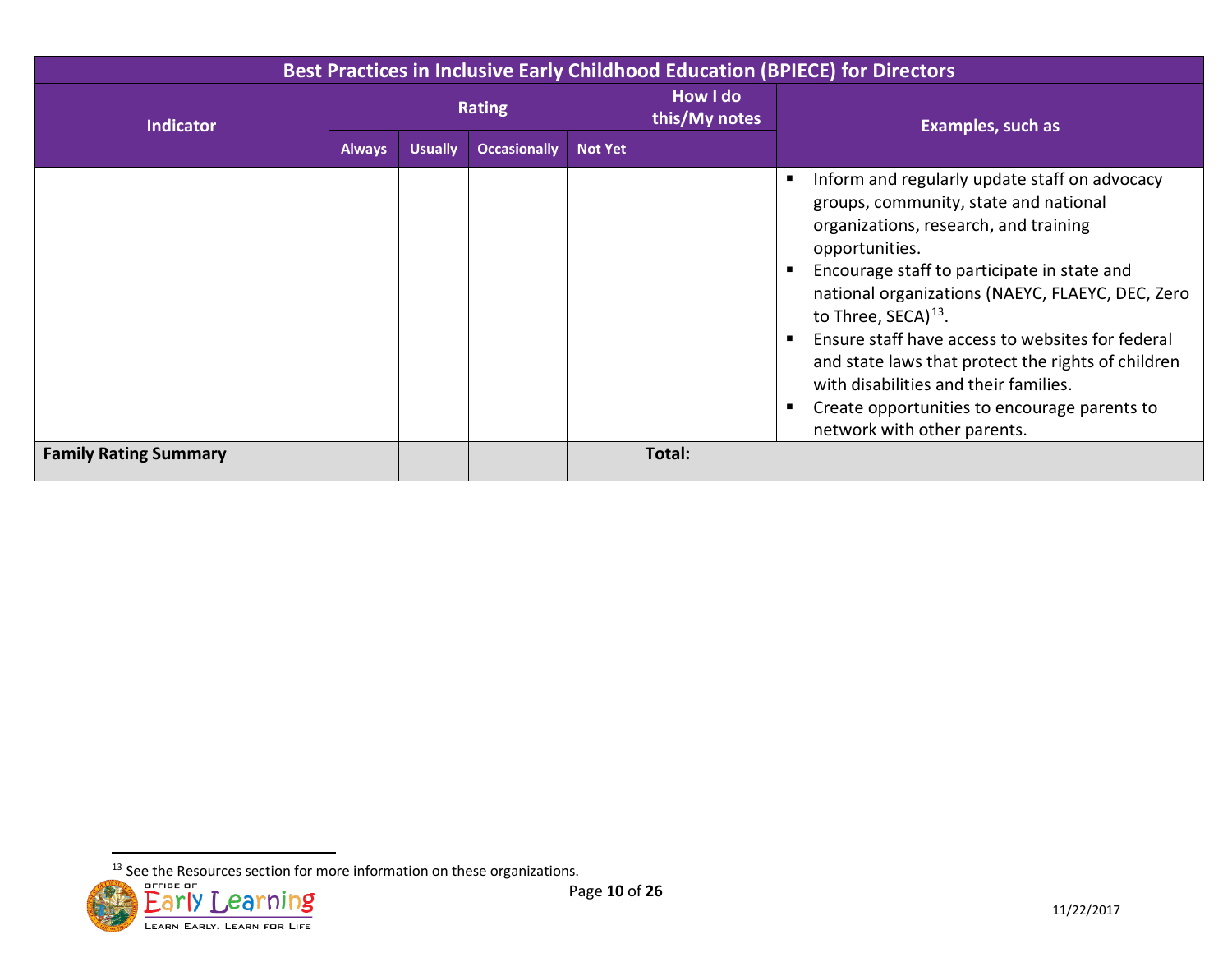| Best Practices in Inclusive Early Childhood Education (BPIECE) for Directors                                                                                                         |               |                |                     |                |                 |                                                                                                                                                                                                                                                                                                                                                                                                                                                                                                                 |  |  |  |
|--------------------------------------------------------------------------------------------------------------------------------------------------------------------------------------|---------------|----------------|---------------------|----------------|-----------------|-----------------------------------------------------------------------------------------------------------------------------------------------------------------------------------------------------------------------------------------------------------------------------------------------------------------------------------------------------------------------------------------------------------------------------------------------------------------------------------------------------------------|--|--|--|
|                                                                                                                                                                                      | <b>Rating</b> |                |                     |                | <b>How I do</b> |                                                                                                                                                                                                                                                                                                                                                                                                                                                                                                                 |  |  |  |
| <b>Indicator</b>                                                                                                                                                                     | <b>Always</b> | <b>Usually</b> | <b>Occasionally</b> | <b>Not Yet</b> | this/My notes   | <b>Examples, such as</b>                                                                                                                                                                                                                                                                                                                                                                                                                                                                                        |  |  |  |
| <b>Area: Collaboration and Interaction</b><br>Do you                                                                                                                                 |               |                |                     |                |                 |                                                                                                                                                                                                                                                                                                                                                                                                                                                                                                                 |  |  |  |
| 18. Ensure the identification and<br>encourage participation and<br>collaboration of all members of<br>a specialized care team?                                                      |               |                |                     |                |                 | Work with practitioners and family to identify all<br>members of the specialized care team.<br>Meet and greet service providers and welcome<br>$\blacksquare$<br>them into the program. Introduce service<br>providers to all the practitioners and staff.<br>Periodically attend specialized care team meeting<br>to be knowledgeable of the child's and family's<br>needs.<br>Encourage and support open communication<br>among all team members.                                                             |  |  |  |
| 19. Provide practitioners with the<br>time, tools and resources to<br>meet with service providers?                                                                                   |               |                |                     |                |                 | Provide classroom coverage and a meeting space<br>so practitioners can meet regularly with the<br>specialized care team.<br>Provide tools and permission forms for<br>practitioners to create videos of classroom<br>interactions to share with the specialized care<br>team.                                                                                                                                                                                                                                   |  |  |  |
| 20. Collaborate with the school<br>district, community agencies<br>and programs to be<br>knowledgeable and share<br>information with families about<br>local programs and resources? |               |                |                     |                |                 | Use Child Care Resources and Referral (CCR&R) as<br>$\blacksquare$<br>a central agency for community resource<br>contacts.<br>Develop a working relationship with commonly<br>used community resources, such as Early Steps,<br>Pre-K contact for the school district, local mental<br>health agencies, Child Find.<br>Have available community agency resources, such<br>as websites and contact information for<br>practitioners to share with parents to support<br>families in their specific area of need. |  |  |  |

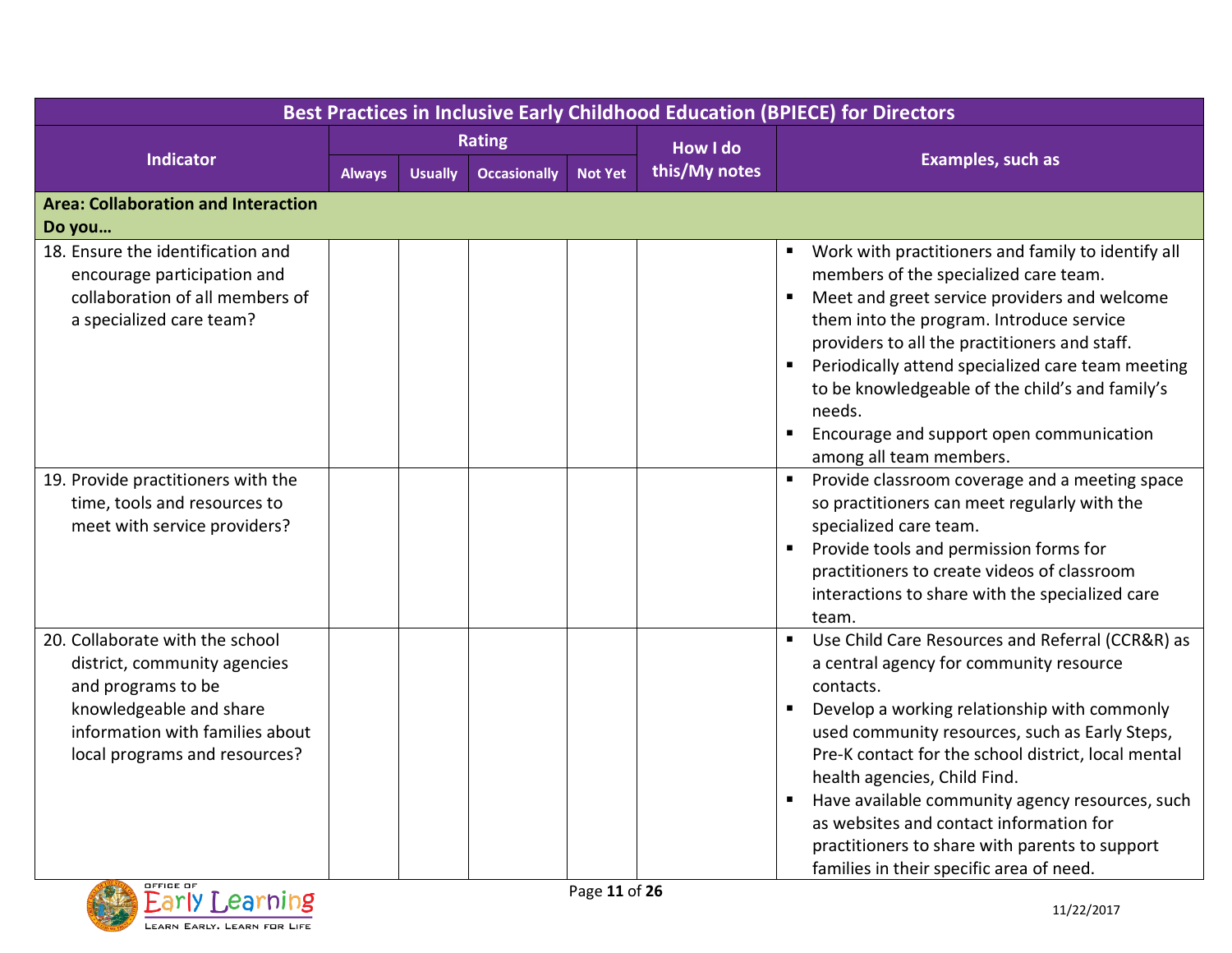| Best Practices in Inclusive Early Childhood Education (BPIECE) for Directors                                                                                                    |               |                |                     |                |                 |                                                                                                                                                                                                                                                                                                                                                                                                                               |  |  |  |
|---------------------------------------------------------------------------------------------------------------------------------------------------------------------------------|---------------|----------------|---------------------|----------------|-----------------|-------------------------------------------------------------------------------------------------------------------------------------------------------------------------------------------------------------------------------------------------------------------------------------------------------------------------------------------------------------------------------------------------------------------------------|--|--|--|
|                                                                                                                                                                                 | <b>Rating</b> |                |                     |                | <b>How I do</b> |                                                                                                                                                                                                                                                                                                                                                                                                                               |  |  |  |
| <b>Indicator</b>                                                                                                                                                                | <b>Always</b> | <b>Usually</b> | <b>Occasionally</b> | <b>Not Yet</b> | this/My notes   | Examples, such as                                                                                                                                                                                                                                                                                                                                                                                                             |  |  |  |
| <b>Area: Collaboration and Interaction</b>                                                                                                                                      |               |                |                     |                |                 |                                                                                                                                                                                                                                                                                                                                                                                                                               |  |  |  |
| Do you                                                                                                                                                                          |               |                |                     |                |                 |                                                                                                                                                                                                                                                                                                                                                                                                                               |  |  |  |
| 21. Foster a sense of program-wide<br>community by promoting<br>acceptance, safety, and<br>membership/belonging?                                                                |               |                |                     |                |                 | Select and implement a curriculum that promotes<br>school community.<br>Support the practitioners in adapting curriculum<br>that promotes culturally competent school<br>community.<br>Host events that allow family members to engage<br>with each other to foster equity and community<br>engagement.<br>Use CLASS observation data and other indicators<br>to examine interactions that may hinder<br>community belonging. |  |  |  |
| 22. Promote, sustain and extend<br>collaborative interactions and<br>problem-solving between<br>practitioners, families and<br>children?<br><b>Collaboration Rating Summary</b> |               |                |                     |                | Total:          | Be available as a resource at the center for<br>$\blacksquare$<br>teachers, families and children.<br>Encourage communication between practitioners,<br>families and children.<br>Have an open-door policy that welcomes families<br>at all times.                                                                                                                                                                            |  |  |  |
|                                                                                                                                                                                 |               |                |                     |                |                 |                                                                                                                                                                                                                                                                                                                                                                                                                               |  |  |  |

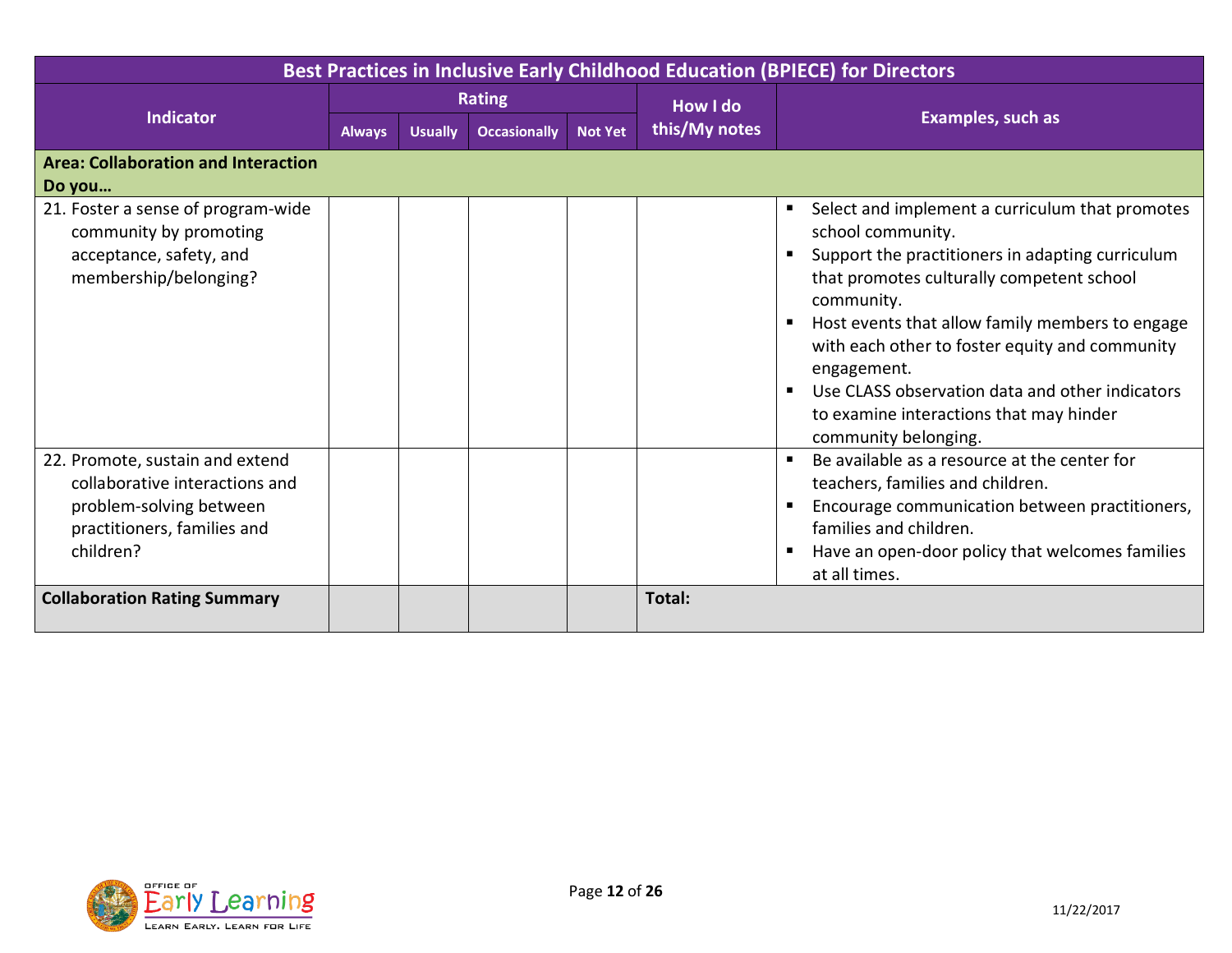<span id="page-12-2"></span><span id="page-12-1"></span><span id="page-12-0"></span>

| Best Practices in Inclusive Early Childhood Education (BPIECE) for Directors                                                                                                 |               |                |                     |                |                 |                                                                                                                                                                                                                                                                                                                                                                                                                                                                                                                                                                                                                                                                                                                                                                                                                      |  |  |
|------------------------------------------------------------------------------------------------------------------------------------------------------------------------------|---------------|----------------|---------------------|----------------|-----------------|----------------------------------------------------------------------------------------------------------------------------------------------------------------------------------------------------------------------------------------------------------------------------------------------------------------------------------------------------------------------------------------------------------------------------------------------------------------------------------------------------------------------------------------------------------------------------------------------------------------------------------------------------------------------------------------------------------------------------------------------------------------------------------------------------------------------|--|--|
|                                                                                                                                                                              | <b>Rating</b> |                |                     |                | <b>How I do</b> |                                                                                                                                                                                                                                                                                                                                                                                                                                                                                                                                                                                                                                                                                                                                                                                                                      |  |  |
| Indicator                                                                                                                                                                    | <b>Always</b> | <b>Usually</b> | <b>Occasionally</b> | <b>Not Yet</b> | this/My notes   | <b>Examples, such as</b>                                                                                                                                                                                                                                                                                                                                                                                                                                                                                                                                                                                                                                                                                                                                                                                             |  |  |
| <b>Area: Professional Development</b><br>Do you                                                                                                                              |               |                |                     |                |                 |                                                                                                                                                                                                                                                                                                                                                                                                                                                                                                                                                                                                                                                                                                                                                                                                                      |  |  |
| 23. Participate in professional<br>development opportunities to<br>stay informed and up-to-date on<br>evidence based inclusive<br>practices in early childhood<br>education? |               |                |                     |                |                 | Request professional development and coaching<br>$\blacksquare$<br>from ELC Inclusion Specialist and/or Technical<br>Assistance Training System (TATS) regional<br>facilitator <sup>14</sup> .<br>Consult the professional development registry to<br>$\blacksquare$<br>choose a course that would advance your<br>knowledge of inclusion topics. <sup>15</sup><br>Join a professional organization (The Early<br>$\blacksquare$<br>Childhood Technical Assistance, Division of Early<br>Childhood, NAEYC, FLAEYC, etc.). <sup>16</sup><br>Participate in inclusion-related conferences<br>п<br>(Family Café, Center for Autism Related Disorders,<br>National Training Institute Conference on<br>Addressing Challenging Behaviors in Young<br>Children, The National Early Childhood Inclusion<br>Institute, etc.) |  |  |
| 24. Encourage practitioners to seek<br>further knowledge of topics<br>discussed by the specialized care<br>team to enhance problem<br>solving?                               |               |                |                     |                |                 | Encourage practitioners to utilize the BPIECE for<br>ш<br>Practitioners.<br>Have a resource area that includes a list of<br>$\blacksquare$<br>websites for practitioners to research information<br>on inclusion related topics.<br>Encourage practitioners to contact the ELC for<br>coaching.                                                                                                                                                                                                                                                                                                                                                                                                                                                                                                                      |  |  |

<sup>&</sup>lt;sup>16</sup> See Resources section for more information.



l

<sup>&</sup>lt;sup>14</sup> See Resources section for more information.<br><sup>15</sup> Florida Department of Children and Families, Training and Registry Login: https://training01-dcf.myflorida.com/studentsite/admin/login.jsf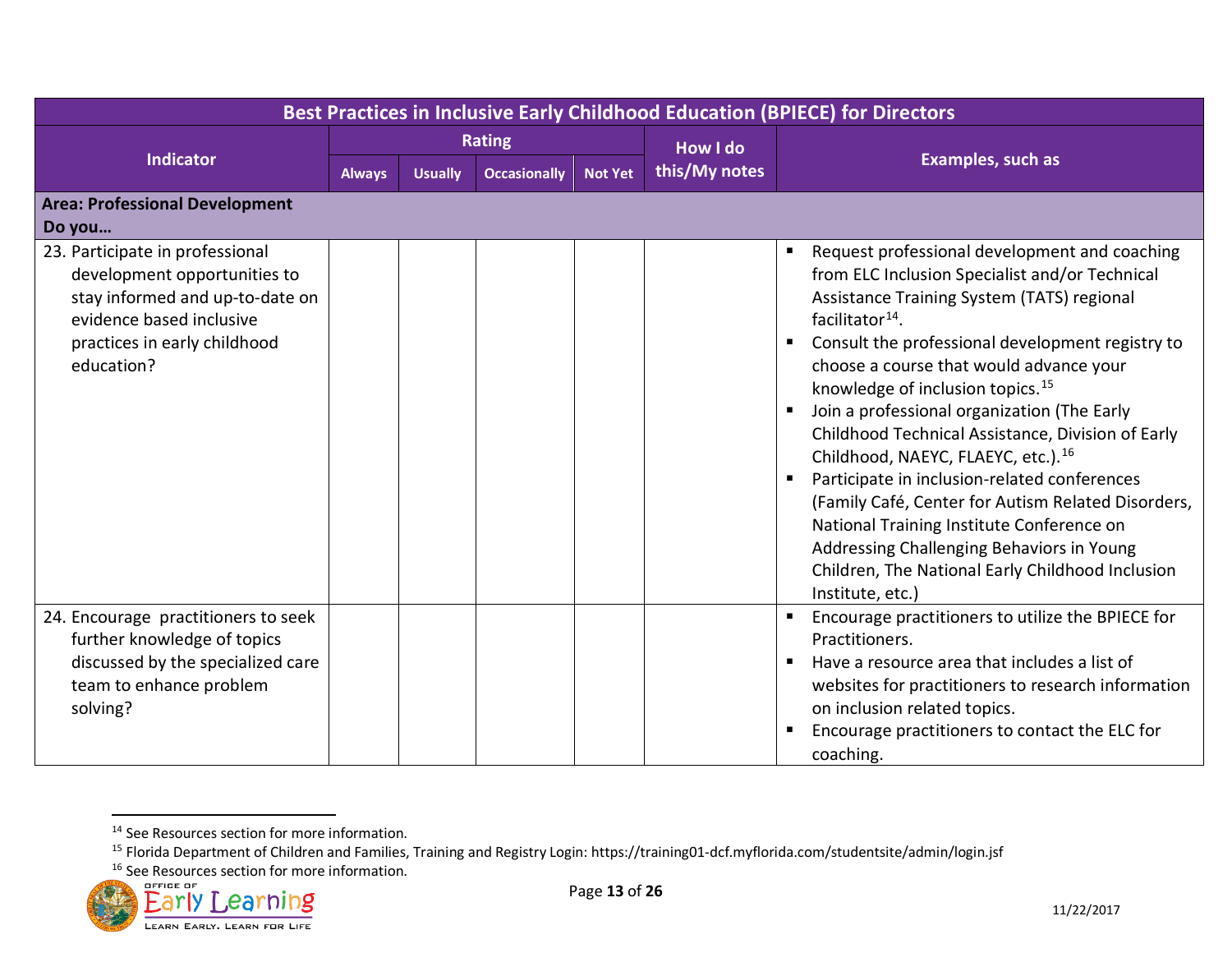<span id="page-13-1"></span><span id="page-13-0"></span>

| <b>Best Practices in Inclusive Early Childhood Education (BPIECE) for Directors</b>                                                                                                                                                        |               |                |                     |                |                 |                                                                                                                                                                                                                                                                                                                                                                                                                                                                            |  |  |
|--------------------------------------------------------------------------------------------------------------------------------------------------------------------------------------------------------------------------------------------|---------------|----------------|---------------------|----------------|-----------------|----------------------------------------------------------------------------------------------------------------------------------------------------------------------------------------------------------------------------------------------------------------------------------------------------------------------------------------------------------------------------------------------------------------------------------------------------------------------------|--|--|
|                                                                                                                                                                                                                                            | <b>Rating</b> |                |                     |                | <b>How I do</b> |                                                                                                                                                                                                                                                                                                                                                                                                                                                                            |  |  |
| <b>Indicator</b>                                                                                                                                                                                                                           | <b>Always</b> | <b>Usually</b> | <b>Occasionally</b> | <b>Not Yet</b> | this/My notes   | <b>Examples, such as</b>                                                                                                                                                                                                                                                                                                                                                                                                                                                   |  |  |
|                                                                                                                                                                                                                                            |               |                |                     |                |                 | Encourage practitioners to develop a working<br>relationship with the specialized care team and<br>other professionals in the special education field.                                                                                                                                                                                                                                                                                                                     |  |  |
| <b>Area: Professional Development</b><br>Do you                                                                                                                                                                                            |               |                |                     |                |                 |                                                                                                                                                                                                                                                                                                                                                                                                                                                                            |  |  |
| 25. Provide practitioners with<br>professional development<br>opportunities and coaching to<br>develop an educational<br>environment that engages and<br>supports participation of all<br>children in everyday routines<br>and activities? |               |                |                     |                |                 | Survey practitioners for type of professional<br>development needed.<br>Identify a coach to follow-up after a professional<br>development activity.<br>Encourage peer-to-peer mentoring among the<br>practitioners.<br>Facilitate collaboration among providers and<br>$\blacksquare$<br>practitioners to share best practices with each<br>other.<br>Encourage therapists to provide therapy for child<br>in the classroom so practitioners can observe and<br>implement. |  |  |
| 26. Provide opportunities for<br>standards and curriculum<br>training <sup>17</sup> , to include<br>adaptations, supports and tiered<br>instruction <sup>18</sup> ?                                                                        |               |                |                     |                |                 | " Meet with each practitioner at the beginning of<br>each school year to develop a plan and needs for<br>creating an inclusive learning environment.<br>Participate in training on the Florida Early<br>Learning and Developmental Standards Birth to<br>Kindergarten.                                                                                                                                                                                                     |  |  |

<sup>&</sup>lt;sup>18</sup> Tiered instruction - Within a multi-tiered system of supports, resources are allocated in direct proportion to student needs. Data collected at each tier are used to measure the efficacy of the supports so that meaningful decisions can be made about which instruction and interventions should be maintained and layered. The multi-tiered system involves the systematic use of multi-source assessment data to most efficiently allocate resources in order to improve learning for all students, through integrated academic and behavioral supports.<br>Page 1



<sup>&</sup>lt;sup>17</sup> Early Learning and Developmental Standards are available at<br>http://www.floridaearlylearning.com/parents/parent resources/floridas early learning and development standards birth to five.aspx.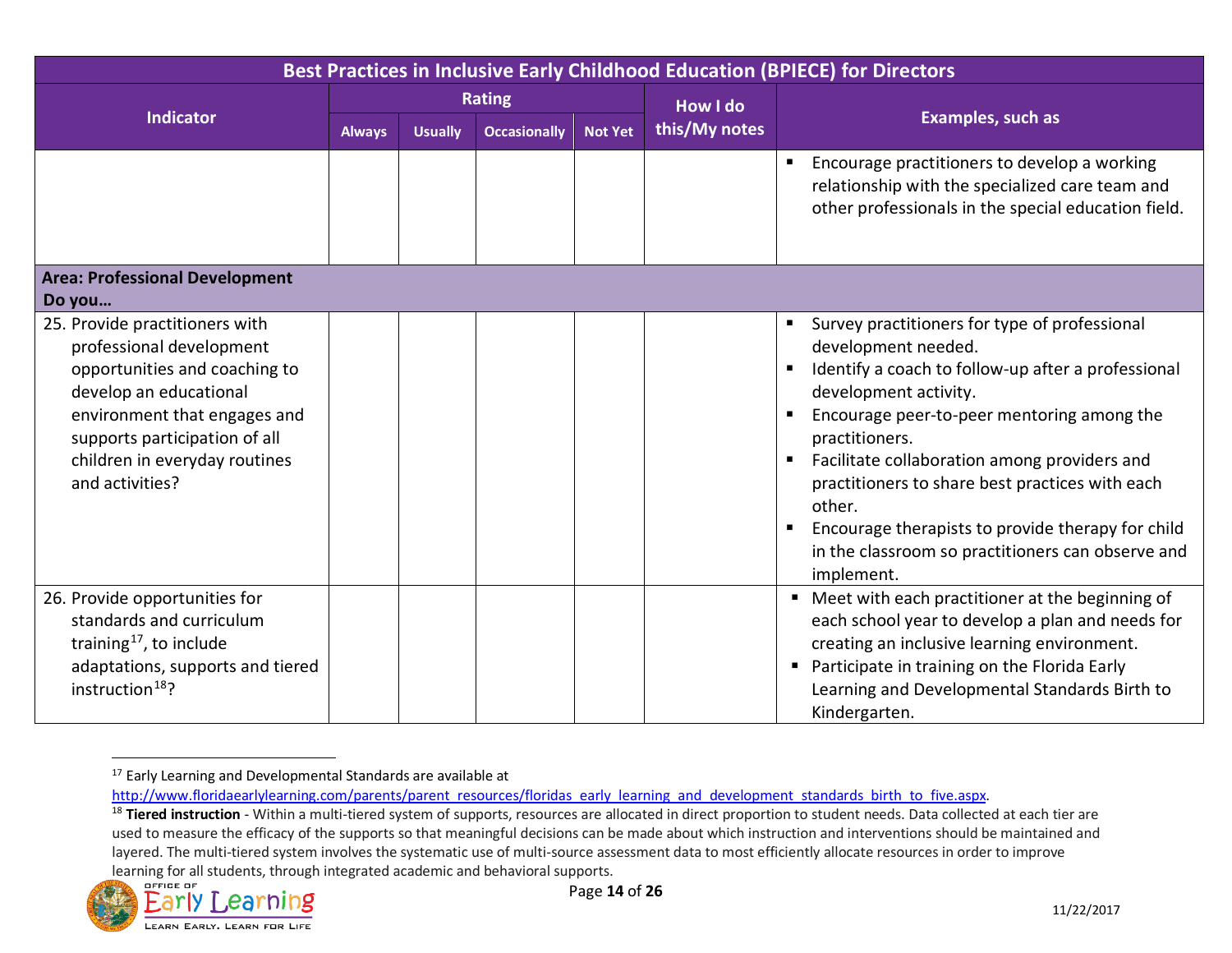<span id="page-14-0"></span>

| <b>Best Practices in Inclusive Early Childhood Education (BPIECE) for Directors</b> |               |                |                     |                |               |                                                                                                                           |  |  |
|-------------------------------------------------------------------------------------|---------------|----------------|---------------------|----------------|---------------|---------------------------------------------------------------------------------------------------------------------------|--|--|
|                                                                                     | Rating        |                |                     |                | How I do      |                                                                                                                           |  |  |
| <b>Indicator</b>                                                                    | <b>Always</b> | <b>Usually</b> | <b>Occasionally</b> | <b>Not Yet</b> | this/My notes | <b>Examples, such as</b>                                                                                                  |  |  |
|                                                                                     |               |                |                     |                |               | ■ Request professional development and coaching<br>from the ELC Inclusion Specialist and/or TATS<br>regional facilitator. |  |  |
| <b>Professional Development Rating</b>                                              |               |                |                     |                | Total:        |                                                                                                                           |  |  |
| <b>Summary</b>                                                                      |               |                |                     |                |               |                                                                                                                           |  |  |

| <b>Best Practices in Inclusive Early Childhood Education (BPIECE) for Directors</b>                                        |               |                |                     |                |                          |                                                                                                                                                                                                                                                                                                                                                                                                                                                                                                                   |  |  |
|----------------------------------------------------------------------------------------------------------------------------|---------------|----------------|---------------------|----------------|--------------------------|-------------------------------------------------------------------------------------------------------------------------------------------------------------------------------------------------------------------------------------------------------------------------------------------------------------------------------------------------------------------------------------------------------------------------------------------------------------------------------------------------------------------|--|--|
| <b>Indicator</b>                                                                                                           | <b>Rating</b> |                |                     |                | <b>How I do</b>          |                                                                                                                                                                                                                                                                                                                                                                                                                                                                                                                   |  |  |
|                                                                                                                            | <b>Always</b> | <b>Usually</b> | <b>Occasionally</b> | <b>Not Yet</b> | this/<br><b>My notes</b> | <b>Examples, such as</b>                                                                                                                                                                                                                                                                                                                                                                                                                                                                                          |  |  |
| <b>Area: Screening and Assessment</b>                                                                                      |               |                |                     |                |                          |                                                                                                                                                                                                                                                                                                                                                                                                                                                                                                                   |  |  |
| Do you                                                                                                                     |               |                |                     |                |                          |                                                                                                                                                                                                                                                                                                                                                                                                                                                                                                                   |  |  |
| 27. Provide a variety of additional<br>tools to determine a child's<br>strengths and needs in all areas<br>of development? |               |                |                     |                |                          | Assist practitioners in collecting information from<br>children's family, other significant individuals,<br>including service providers to identify children's<br>strengths and needs.<br>Research and identify video clips, portfolio,<br>observations notes, developmental checklists, and<br>charts to best support practitioners as they<br>determine children's strengths and needs.<br>Provide screening and assessment tools and the<br>training necessary to use those tools (i.e. ASQ:SE-<br>$2^{19}$ ). |  |  |

<sup>19</sup> **Ages & Stages Questionnaires®** - Social-Emotional, Second Edition are parent-completed questionnaires that reliably identify young children at risk for social

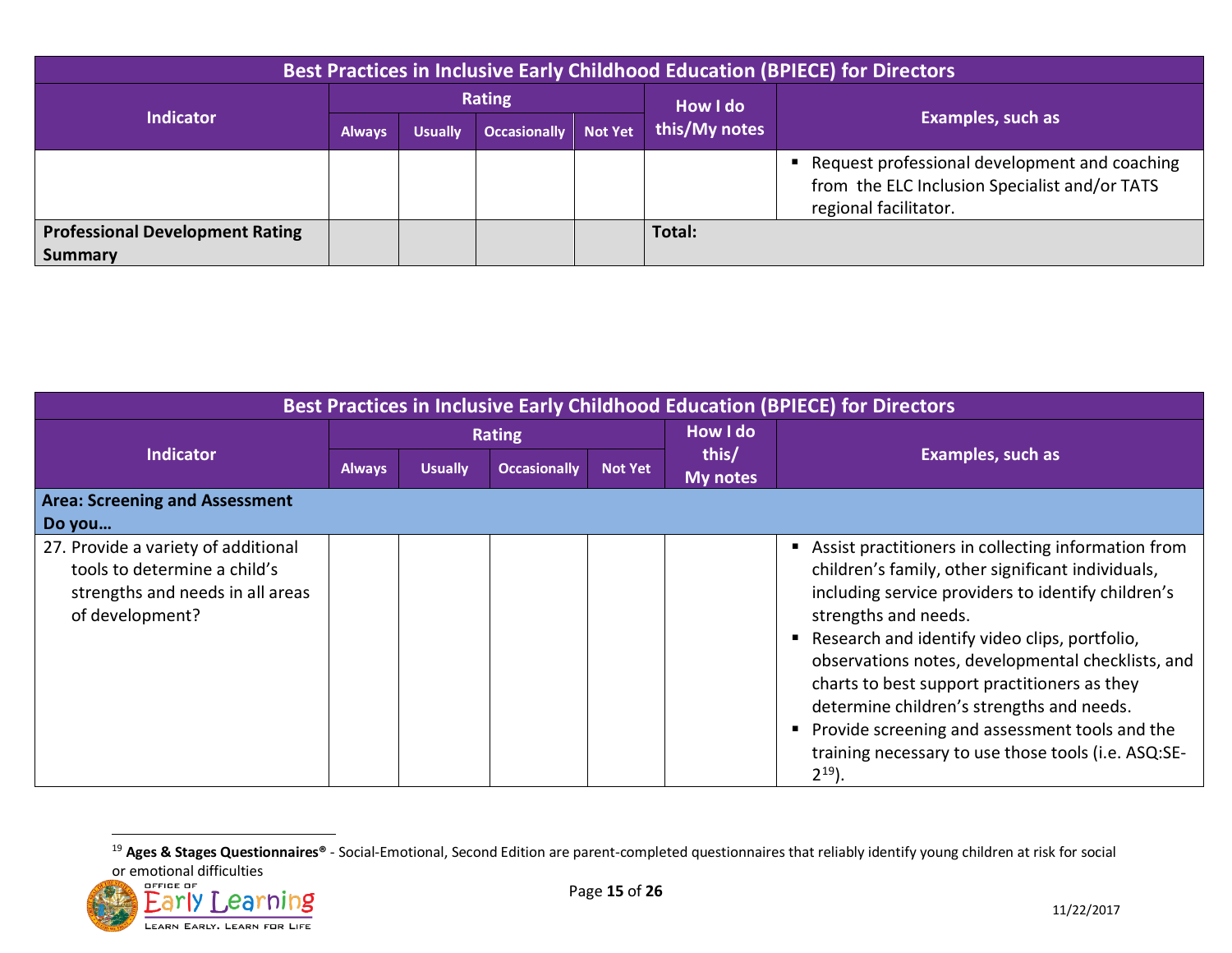| Best Practices in Inclusive Early Childhood Education (BPIECE) for Directors                                                          |               |                |                     |                |                   |                                                                                                                                                                                                                                                                                                                                                                                                                                                                                                                                                                                                                                                            |  |  |
|---------------------------------------------------------------------------------------------------------------------------------------|---------------|----------------|---------------------|----------------|-------------------|------------------------------------------------------------------------------------------------------------------------------------------------------------------------------------------------------------------------------------------------------------------------------------------------------------------------------------------------------------------------------------------------------------------------------------------------------------------------------------------------------------------------------------------------------------------------------------------------------------------------------------------------------------|--|--|
|                                                                                                                                       | <b>Rating</b> |                |                     |                | How I do          |                                                                                                                                                                                                                                                                                                                                                                                                                                                                                                                                                                                                                                                            |  |  |
| <b>Indicator</b>                                                                                                                      | <b>Always</b> | <b>Usually</b> | <b>Occasionally</b> | <b>Not Yet</b> | this/<br>My notes | <b>Examples, such as</b>                                                                                                                                                                                                                                                                                                                                                                                                                                                                                                                                                                                                                                   |  |  |
| 28. Provide opportunities for<br>practitioners to communicate<br>results of screenings and<br>assessments with<br>parents/caregivers? |               |                |                     |                |                   | Identify progress monitoring tools/techniques for<br>п<br>practitioners to use and provide training, as<br>needed.<br>Ensure practitioners use progress monitoring and<br>regularly share information with families.<br>Assist practitioners before and/or during family<br>meetings to share results of screening/assessment<br>results using family-friendly language.<br>Assist practitioners before and/or during family<br>meetings when areas of concern are identified.<br>Provide classroom coverage and private area for<br>practitioners to share results with family.<br>Schedule a follow-up meeting with Specialized<br>Care Team, if needed. |  |  |
| <b>Screening and Assessment Rating</b>                                                                                                |               |                |                     |                | Total:            |                                                                                                                                                                                                                                                                                                                                                                                                                                                                                                                                                                                                                                                            |  |  |
| <b>Summary</b>                                                                                                                        |               |                |                     |                |                   |                                                                                                                                                                                                                                                                                                                                                                                                                                                                                                                                                                                                                                                            |  |  |

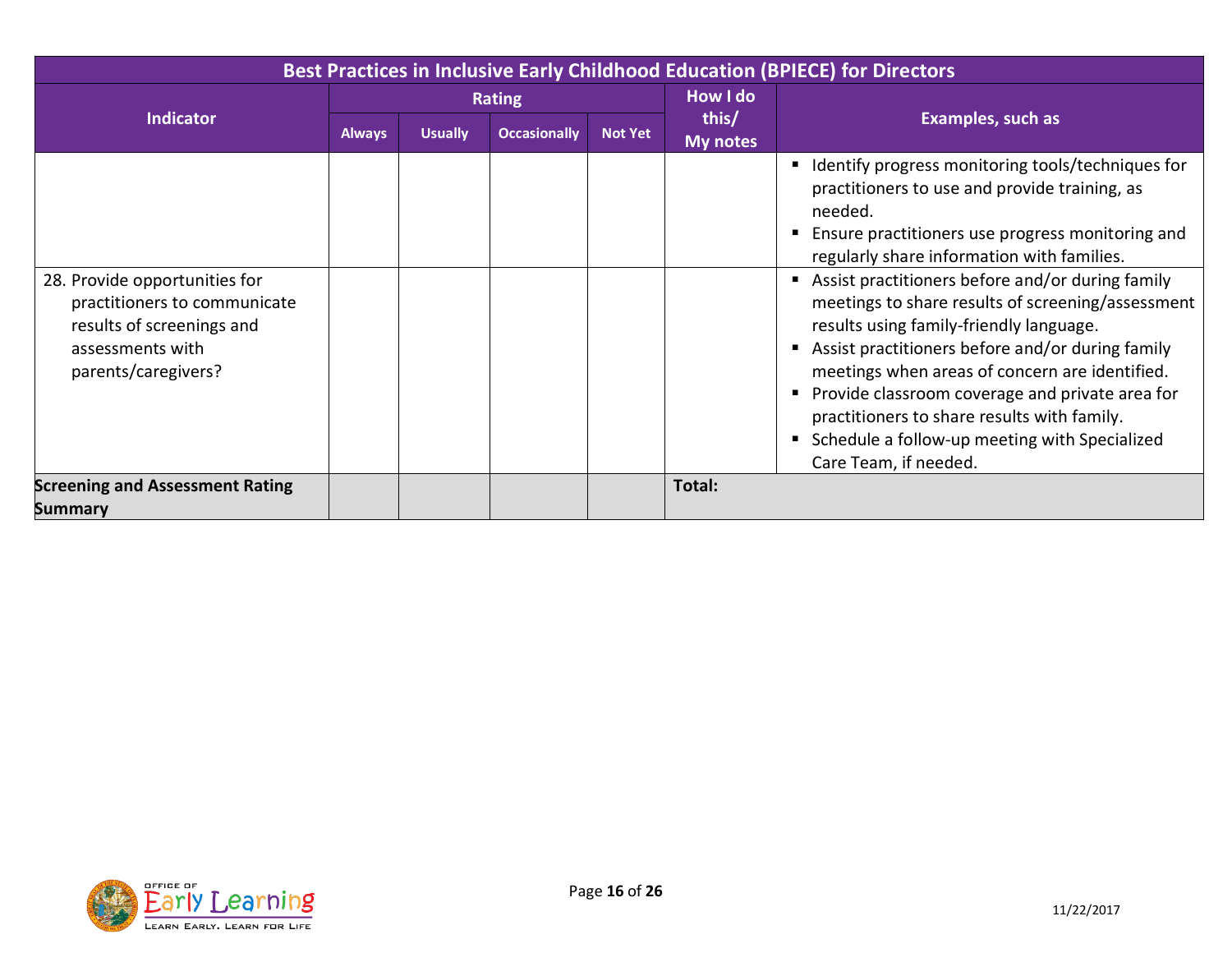<span id="page-16-2"></span><span id="page-16-1"></span><span id="page-16-0"></span>

| <b>Best Practices in Inclusive Early Childhood Education (BPIECE) for Directors</b>                                                                                                             |               |                |                     |                |               |                                                                                                                                                                                                                                                                                                                    |  |  |
|-------------------------------------------------------------------------------------------------------------------------------------------------------------------------------------------------|---------------|----------------|---------------------|----------------|---------------|--------------------------------------------------------------------------------------------------------------------------------------------------------------------------------------------------------------------------------------------------------------------------------------------------------------------|--|--|
|                                                                                                                                                                                                 | <b>Rating</b> |                |                     |                | How I do      |                                                                                                                                                                                                                                                                                                                    |  |  |
| <b>Indicator</b>                                                                                                                                                                                | <b>Always</b> | <b>Usually</b> | <b>Occasionally</b> | <b>Not Yet</b> | this/My notes | Examples, such as                                                                                                                                                                                                                                                                                                  |  |  |
| <b>Area: Transition</b>                                                                                                                                                                         |               |                |                     |                |               |                                                                                                                                                                                                                                                                                                                    |  |  |
| Do you                                                                                                                                                                                          |               |                |                     |                |               |                                                                                                                                                                                                                                                                                                                    |  |  |
| 29. Collaborate with your school<br>district, Early Steps and Child<br>Find to gain knowledge and<br>share information regarding<br>IFSP/IEP development or<br>update?                          |               |                |                     |                |               | Ask the ELC Inclusion Specialist for the school<br>district, FDLRS and/or Early Steps contact<br>information.<br>• Provide time for practitioners to attend<br>IEP/IFSP <sup>20</sup> meetings.<br>Gain knowledge and understanding of<br>٠<br>eligibility requirements and IEP/IFSP<br>requirements.              |  |  |
| 30. Know the Part C to Part B <sup>21</sup><br>transition process?                                                                                                                              |               |                |                     |                |               | " Request the Part C and Part B interagency<br>agreement for your county from your ELC<br>Inclusion Specialist.<br>Support the family in their role when<br>п<br>attending the Early Steps transition<br>conference.<br>Ensure practitioners supports the child and<br>family as they move through the transition. |  |  |
| Provide opportunities for<br>31.<br>practitioners to exchange<br>information and strategies with<br>the new learning environment<br>to support the child's successful<br>transition/adjustment? |               |                |                     |                |               | Provide time for practitioners to exchange<br>information during and after transition <sup>22</sup> with<br>questionnaires, child portfolio, etc.<br>Encourage practitioners to share information<br>п<br>with the receiving provider about the level of<br>supports and strategies that the child needs.          |  |  |

<sup>&</sup>lt;sup>20</sup> Individual Family Support Plan (IFSP) - A legal document for children birth to three years of age, who are found eligible for early intervention services. It is written by the family, Early Step service coordinator, and any other therapists and service providers and includes present level, goals, and services provided to the child and family.

to a family home care setting. This includes planning, activities, and preparing the child and family.



<sup>&</sup>lt;sup>21</sup> Part C is the federal program for infants and toddlers (ages birth through two) with disabilities, in Florida, the Department of Health Early Steps.

Part B is the federal program for assistance for education for children ages three through twenty-one with disabilities, in Florida, the Department of Education, Bureau of Exceptional Education and Student Services (BEESS).<br><sup>22</sup> Transition – When a child moves from one classroom or a program to another, such as going from preschool to kindergarten, going from a child care center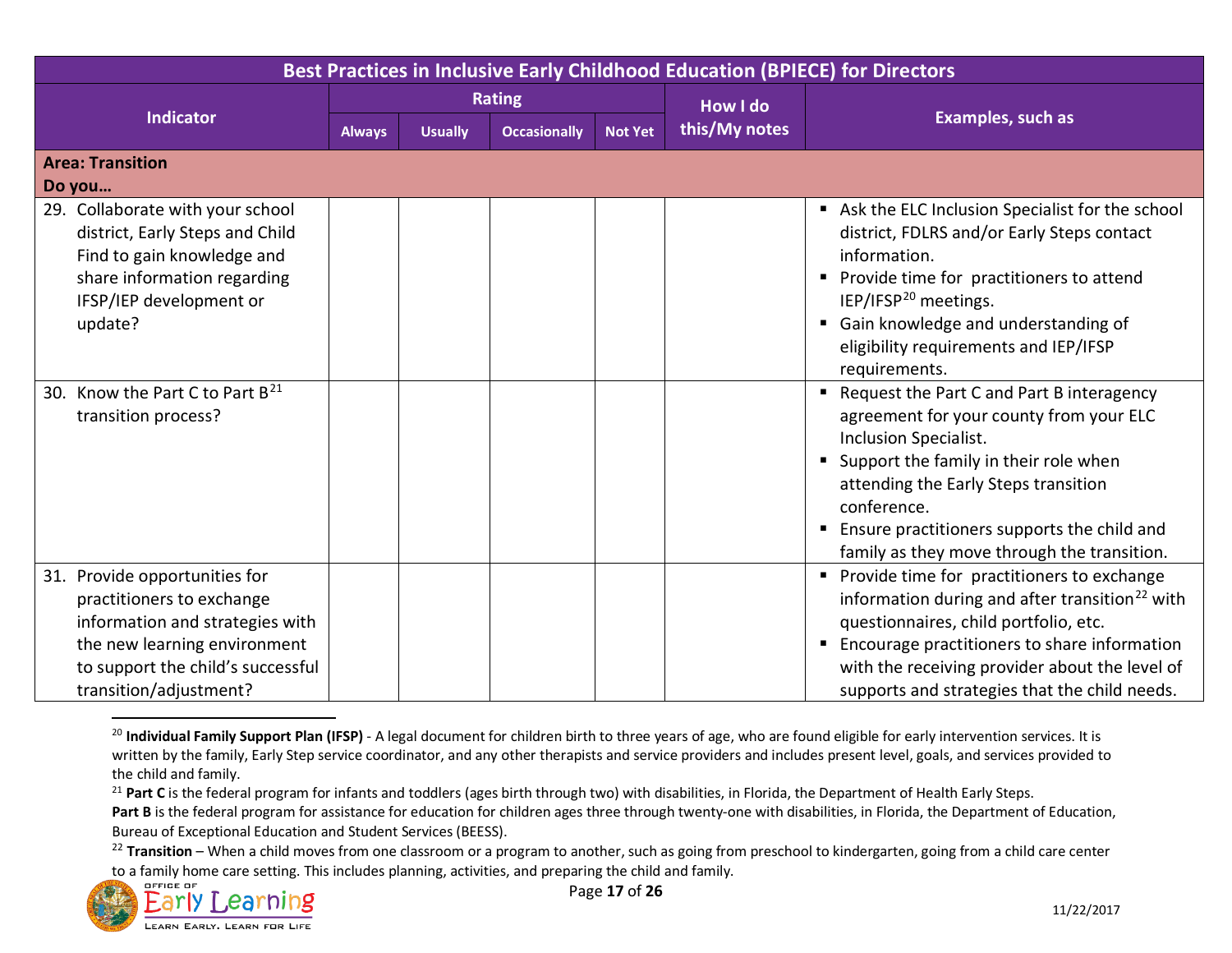| <b>Best Practices in Inclusive Early Childhood Education (BPIECE) for Directors</b> |               |                |                     |                |               |                                               |  |  |  |
|-------------------------------------------------------------------------------------|---------------|----------------|---------------------|----------------|---------------|-----------------------------------------------|--|--|--|
|                                                                                     |               |                | Rating              |                | How I do      |                                               |  |  |  |
| Indicator                                                                           | <b>Always</b> | <b>Usually</b> | <b>Occasionally</b> | <b>Not Yet</b> | this/My notes | Examples, such as                             |  |  |  |
| <b>Area: Transition</b>                                                             |               |                |                     |                |               |                                               |  |  |  |
| Do you<br>m.                                                                        |               |                |                     |                |               |                                               |  |  |  |
| 32. Inform the family that they can                                                 |               |                |                     |                |               | Ensure that the family knows that others with |  |  |  |
| invite others with knowledge of                                                     |               |                |                     |                |               | knowledge of the child are permitted to       |  |  |  |
| the child to an IEP/IFSP meeting                                                    |               |                |                     |                |               | attend an IEP/IFSP meeting (see glossary for  |  |  |  |
|                                                                                     |               |                |                     |                |               | Specialized Team Care).                       |  |  |  |
| <b>Transition Rating Summary</b>                                                    |               |                |                     |                | Total:        |                                               |  |  |  |
|                                                                                     |               |                |                     |                |               |                                               |  |  |  |

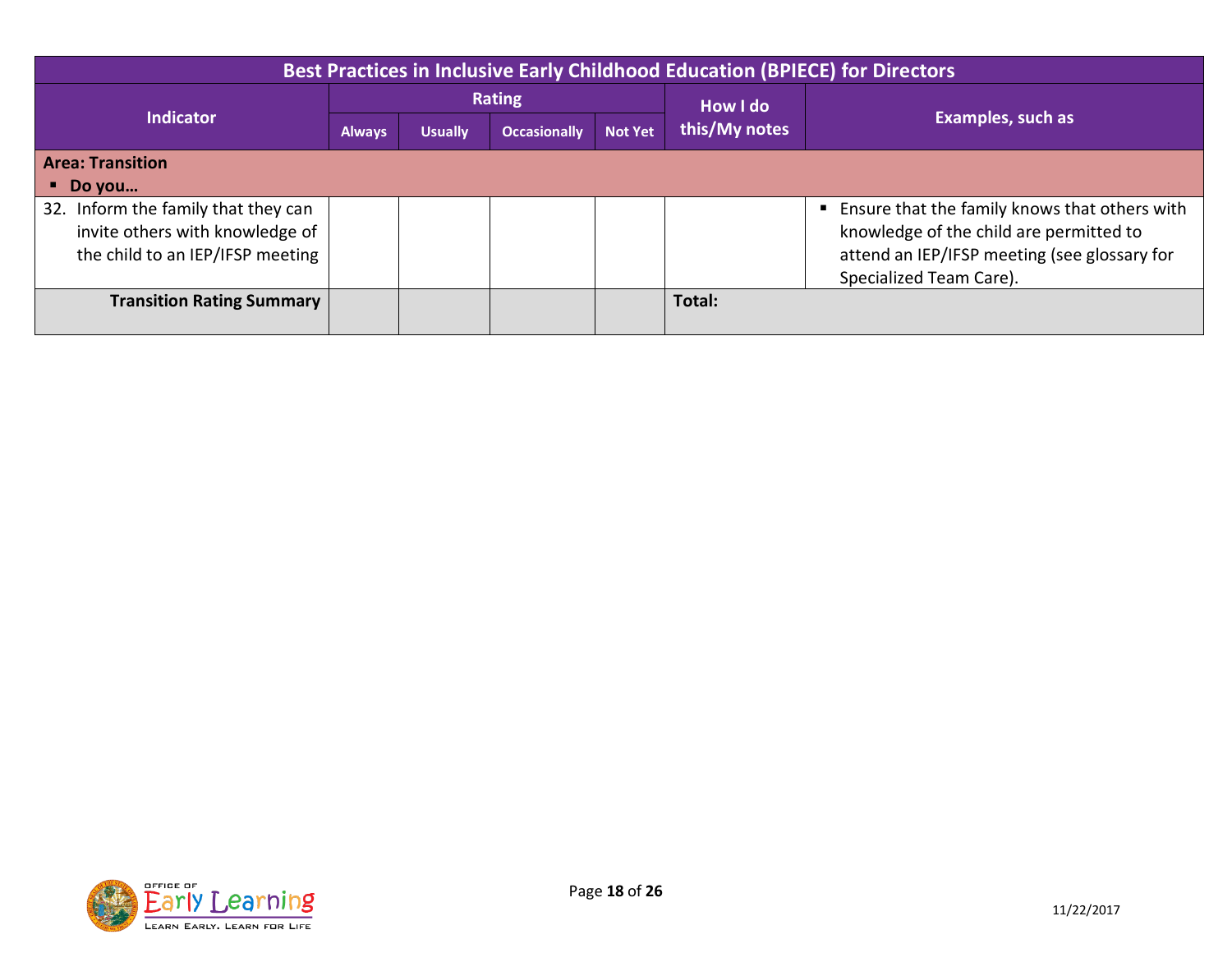# **Rating Summary**

Use this table to summarize your ratings for each area and then review to determine areas of strength and priorities regarding inclusive practices. Based on this review, select indicators that need improvement to develop your plan to improve the quality of inclusive practices.

| <b>AREA</b>                          | # OF<br><b>ALWAYS</b> | # OF<br><b>USUALLY</b> | # OF<br><b>OCCASIONALLY</b> | # OF<br><b>NOT YET</b> | # OF<br><b>INDICATORS</b> |
|--------------------------------------|-----------------------|------------------------|-----------------------------|------------------------|---------------------------|
| <b>ADMINISTRATION</b>                |                       |                        |                             |                        | 8                         |
| <b>ENVIRONMENT</b>                   |                       |                        |                             |                        | 3                         |
| <b>FAMILY</b>                        |                       |                        |                             |                        | 6                         |
| <b>COLLABORATION AND INTERACTION</b> |                       |                        |                             |                        | 5                         |
| PROFESSIONAL DEVELOPMENT             |                       |                        |                             |                        | 4                         |
| <b>SCREENING AND ASSESSMENT</b>      |                       |                        |                             |                        | $\overline{2}$            |
| <b>TRANSITION</b>                    |                       |                        |                             |                        | 4                         |
| <b>TOTAL</b>                         |                       |                        |                             |                        | 32                        |

**Based on my review, these are the area(s) and/or indicator(s) that I choose to target for improvement.** 

Your input will help guide our professional development efforts in Florida. Please send a copy of this page to your ELC Warm Line and ELC Inclusion Specialist, making sure there is no identifying information on the form.

\_\_\_\_\_\_\_\_\_\_\_\_\_\_\_\_\_\_\_\_\_\_\_\_\_\_\_\_\_\_\_\_\_\_\_\_\_\_\_\_\_\_\_\_\_\_\_\_\_\_\_\_\_\_\_\_\_\_\_\_\_\_\_\_\_\_\_\_\_\_\_\_\_\_\_\_\_\_\_\_\_\_\_\_\_\_\_\_\_\_\_\_\_\_\_\_\_\_\_\_\_\_\_\_\_\_\_\_ \_\_\_\_\_\_\_\_\_\_\_\_\_\_\_\_\_\_\_\_\_\_\_\_\_\_\_\_\_\_\_\_\_\_\_\_\_\_\_\_\_\_\_\_\_\_\_\_\_\_\_\_\_\_\_\_\_\_\_\_\_\_\_\_\_\_\_\_\_\_\_\_\_\_\_\_\_\_\_\_\_\_\_\_\_\_\_\_\_\_\_\_\_\_\_\_\_\_\_\_\_\_\_\_\_\_\_\_ \_\_\_\_\_\_\_\_\_\_\_\_\_\_\_\_\_\_\_\_\_\_\_\_\_\_\_\_\_\_\_\_\_\_\_\_\_\_\_\_\_\_\_\_\_\_\_\_\_\_\_\_\_\_\_\_\_\_\_\_\_\_\_\_\_\_\_\_\_\_\_\_\_\_\_\_\_\_\_\_\_\_\_\_\_\_\_\_\_\_\_\_\_\_\_\_\_\_\_\_\_\_\_\_\_\_\_\_ \_\_\_\_\_\_\_\_\_\_\_\_\_\_\_\_\_\_\_\_\_\_\_\_\_\_\_\_\_\_\_\_\_\_\_\_\_\_\_\_\_\_\_\_\_\_\_\_\_\_\_\_\_\_\_\_\_\_\_\_\_\_\_\_\_\_\_\_\_\_\_\_\_\_\_\_\_\_\_\_\_\_\_\_\_\_\_\_\_\_\_\_\_\_\_\_\_\_\_\_\_\_\_\_\_\_\_\_

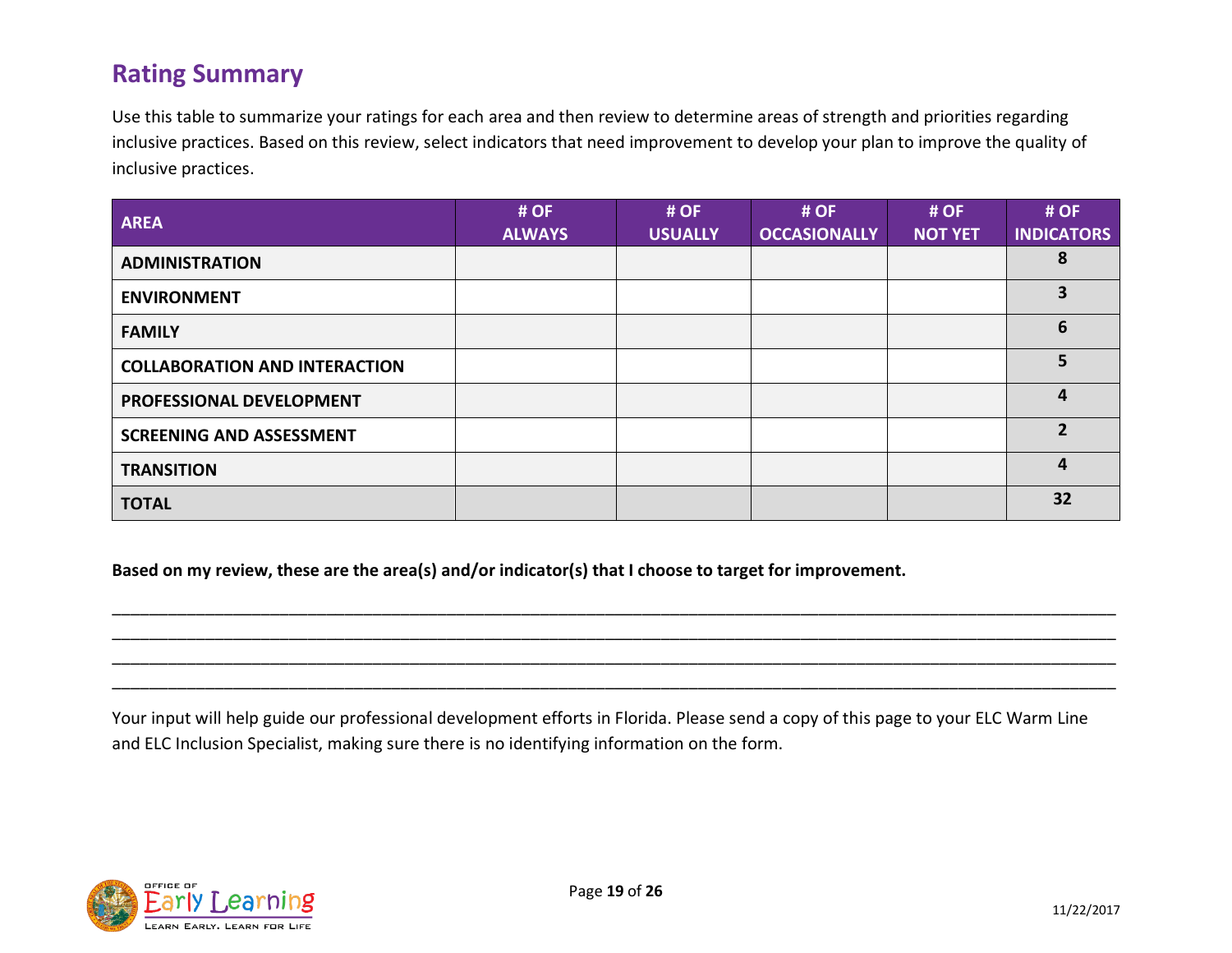# **Resources**

- 
- Individuals with Disabilities Education Act: [www.idea.ed.gov](http://www.idea.ed.gov/) Southern Early Childhood Association (SECA):
- **Example 1980** Section 504 of the Rehabilitation Act of 1973: Section 504 of the Rehabilitation Act of 1973: <https://www2ed.gov/about/offices/list/ocr/504faq.html> <br> **Exero to Three: https://www.zerotothree.org**

### **Organizations and Associations Inclusion**

- Center for Autism and Related Disorders (CARD): Child Care Plus The Center on Inclusion in Early Childhood: [www.centerforautism.com](http://www.centerforautism.com/) [http://www.ccplus.org](http://www.ccplus.org/)
- Division of Early Childhood (DEC): [http://www.dec-sped.org](http://www.dec-sped.org/) DEC Recommended Practices in Early Intervention/Early
- 
- Florida Association for the Education of Young Children [14.pdf](http://dec.membershipsoftware.org/files/DEC_RPs_%205-1-14.pdf) (FLAEYC): http://www.flaeyc.org
- Education and Student Services (BEESS):<br>http://fldoe.org/academics/exceptional-student-edu/
- Frank Porter Graham Child Development Institute:<br>www.floridahealth.gov/programs-and-services/childrens-<br>[http://fpg.unc.edu](http://fpg.unc.edu/) http://fpg.unc.edu [health/early-steps/index.html](http://www.floridahealth.gov/programs-and-services/childrens-health/early-steps/index.html) **Early Steps State Office for Ages birth to three:**
- Florida Diagnostic & Learning Resources System (FDLRS): [http://www.floridahealth.gov/AlternateSites/CMS-](http://www.floridahealth.gov/AlternateSites/CMS-Kids/families/early_steps/early_steps.html)<br>www.fdlrs.org<br>Www.fdlrs.org
- <https://depts.washington.edu/hscenter/> [http://floridaheadstart.org](http://floridaheadstart.org/)
- National Association for the Education of Young Children **Federal Laws** (NAEYC): [http://www.naeyc.org](http://www.naeyc.org/)
- Americans with Disabilities Act: [www.ada.gov](http://www.ada.gov/) **Come Contract Contract Contract Contract** Portice of Early Learning: www.floridaearlylearning.com
	-
	-

- 
- Family Café: [https://familycafe.net](https://familycafe.net/) https://dec.membershipsoftware.org/files/DEC\_RPs\_%205-1-<br>[http://dec.membershipsoftware.org/files/DEC\\_RPs\\_%205-1-](http://dec.membershipsoftware.org/files/DEC_RPs_%205-1-14.pdf)
- Expulsion Resources Guidance<br>Florida Department of Education, Bureau of Exceptional **Expulsion Resources Guidance** Florida Department of Education, Bureau of Exceptional [http://www.floridaearlylearning.com/statewide\\_initiatives/](http://www.floridaearlylearning.com/statewide_initiatives/health_and_safety)<br>Education and Student Services (BEESS):
	-
	-
- Florida Head Start/Early Head Start: Network Management Management Management Management Management Management Management Management Management Management Management Management Management Management Management Managemen

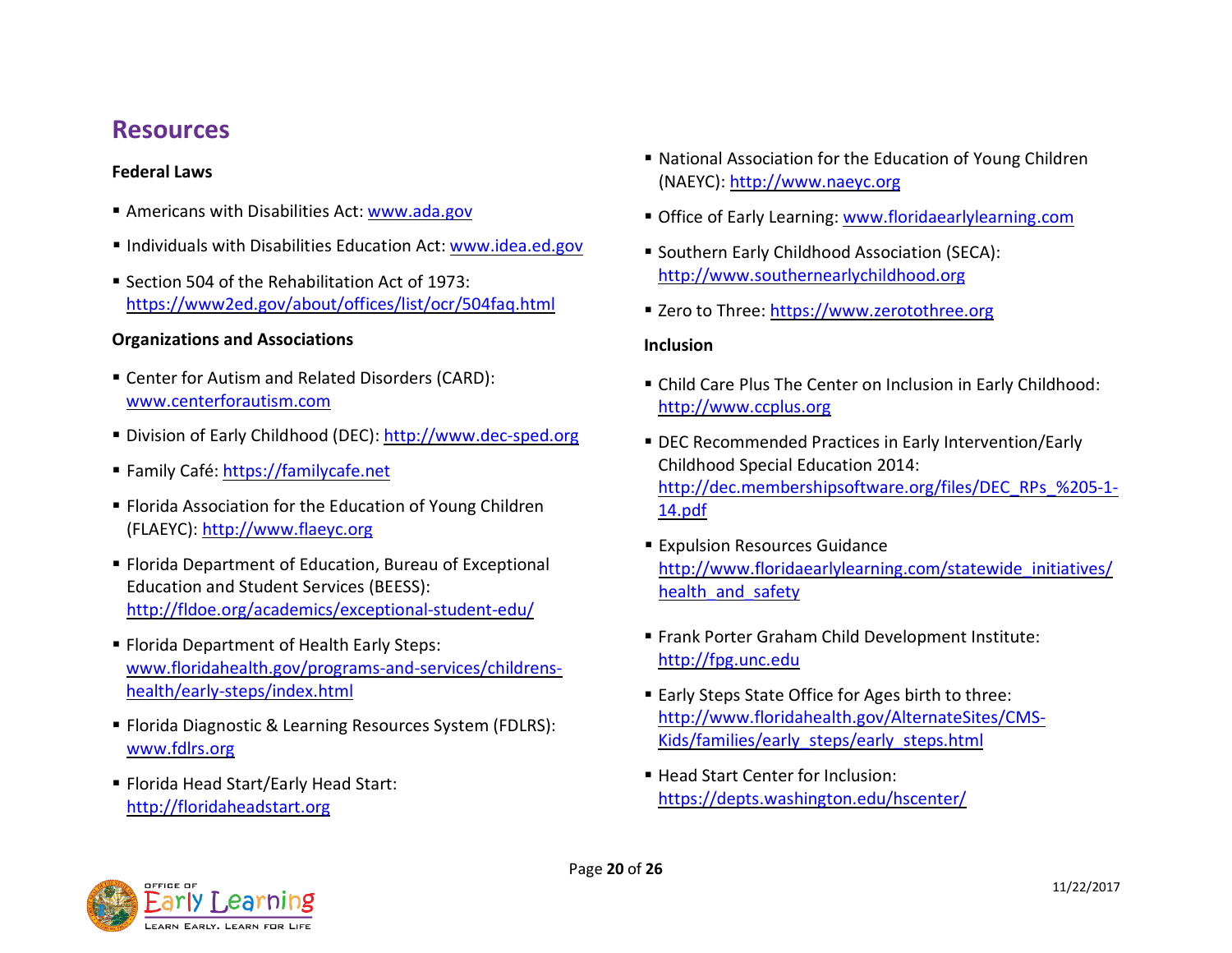- Technical: Assistance and Training System (TATS) for Ages 3- [http://www.fldoe.org/core/fileparse.php/7571/urlt/008619](http://www.fldoe.org/core/fileparse.php/7571/urlt/0086199-transitiontap910.pdf) 5: [http://www.tats.ucf.edu](http://www.tats.ucf.edu/) [9-transitiontap910.pdf](http://www.fldoe.org/core/fileparse.php/7571/urlt/0086199-transitiontap910.pdf)
- **The Early Childhood Technical Assistance Center Improving Figure 1 Florida's Transition Project:** Systems, Practices and Outcomes for Young Children with <http://www.floridatransitionproject.ucf.edu/tats.html>

- Office of Early Learning Expulsion Position Statement: [for-transitions.html](http://www.cpeip.fsu.edu/earlysteps/testtoolkit/test/plan-for-transitions.html) [http://www.floridaearlylearning.com/statewide\\_initiatives/](http://www.floridaearlylearning.com/statewide_initiatives/health_and_safety/expulsion_resources_and_guidance.aspx) **Transition to Kindergarten** [health\\_and\\_safety/expulsion\\_resources\\_and\\_guidance.aspx](http://www.floridaearlylearning.com/statewide_initiatives/health_and_safety/expulsion_resources_and_guidance.aspx)
- Early Childhood News:<br>
Office of Early Learning Health and Safety Handbooks:<br> [http://www.earlychildhoodnews.com/earlychildhood/article](http://www.earlychildhoodnews.com/earlychildhood/article_view.aspx?ArticleID=477)<br>
health and safety/health and safety checklists handbook<br>
health and safety/health a [s\\_and\\_forms.aspx](http://www.floridaearlylearning.com/statewide_initiatives/health_and_safety/health_and_safety_checklists_handbooks_and_forms.aspx) NAEYC: [http://families.naeyc.org/learning-and-](http://families.naeyc.org/learning-and-development/child-development/transitioning-kindergarten)
- ADA Compliant Playground: <http://playgroundsafety.org/standards/ada> **Universal Design for Learning (UDL)**
- 

## **Transition from Part C (birth to age three) to Part B (ages** [http://www.udlcenter.org](http://www.udlcenter.org/)  **three to five) three to five**) **Technical Assistance and Training System, Products:**

- Early Childhood Technical Assistance Center: http://www.tats.ucf.edu/products.cfm <http://ectacenter.org/topics/transition/transition.asp> Universal Design for Learning: Recommendations for
- Florida Department of Education Technical Assistance Paper: Teacher Preparation and Professional Development: Transition from Early Steps to the School District [http://ceedar.education.ufl.edu/wp-](http://ceedar.education.ufl.edu/wp-content/uploads/2014/08/IC-7_FINAL_08-27-14.pdf)Prekindergarten Program for Children with Disabilities or content/uploads/2014/08/IC-7\_FINAL\_08-27-14.pdf Other Programs:

- 
- Disabilities and their Families: **Interpreties and their Families: Interpreties and their Families:** [http://www.cpeip.fsu.edu/earlysteps/testtoolkit/test/plan-](http://www.cpeip.fsu.edu/earlysteps/testtoolkit/test/plan-for-transitions.html)<br>http://www.cpeip.fsu.edu/earlysteps/testtoolkit/test/plan-

- 
- [development/child-development/transitioning-kindergarten](http://families.naeyc.org/learning-and-development/child-development/transitioning-kindergarten)

- More on Playgrounds from Access Advocates **about Example 1998** CAST about Universal Design for Learning:<br> [http://www.cast.org/our-work/about-udl.html#.VvGC-](http://www.cast.org/our-work/about-udl.html#.VvGC-sc7pg0)<br>
<u>playgrounds/</u> playgrounds/
	- National Center on Universal Design for Learning:
	-
	-

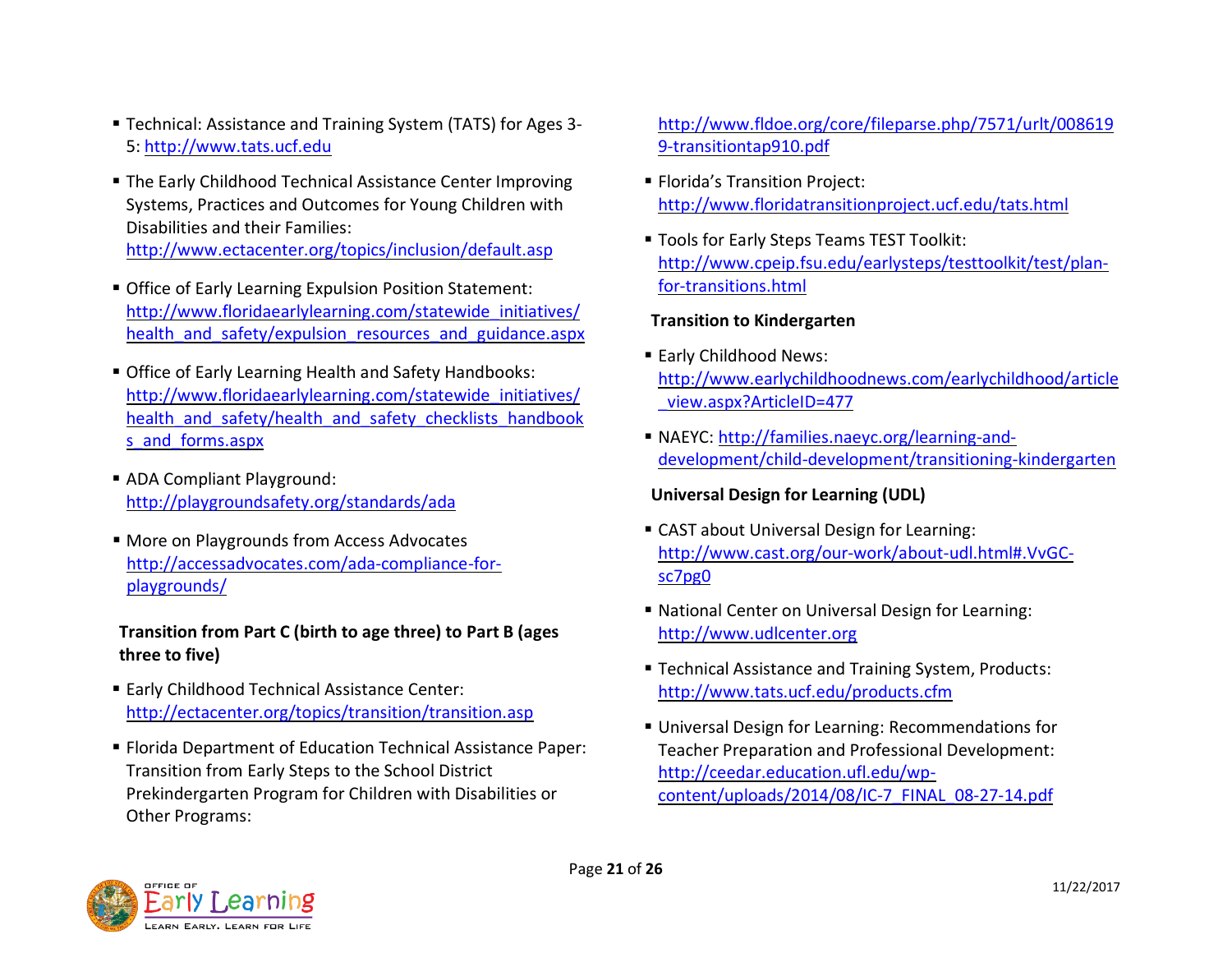### **Links included in footnotes**

- Child Care Resource and Referral: [www.floridaearlylearning.com/ccrr.aspx](http://www.floridaearlylearning.com/ccrr.aspx) or (toll free) 866- 957-3239.
- Commonly Asked Questions about Child Care Centers and the Americans with Disabilities Act: https://www.ada.gov/childqanda.htm
- Early Learning and Developmental Standards: [http://www.floridaearlylearning.com/parents/parent\\_resources](http://www.floridaearlylearning.com/parents/parent_resources/floridas_early_learning_and_development_standards_birth_to_five.aspx) [/floridas\\_early\\_learning\\_and\\_development\\_standards\\_birth\\_to](http://www.floridaearlylearning.com/parents/parent_resources/floridas_early_learning_and_development_standards_birth_to_five.aspx) [\\_five.aspx](http://www.floridaearlylearning.com/parents/parent_resources/floridas_early_learning_and_development_standards_birth_to_five.aspx)
- **FIOLT** Florida Department of Children and Families, Training and Registry: [www.https://training01](http://www.https/training01-dcf.myflorida.com/studentsite/admin/login.jsf) [dcf.myflorida.com/studentsite/admin/login.jsf](http://www.https/training01-dcf.myflorida.com/studentsite/admin/login.jsf)
- Florida Department of Education, List of District Websites and Superintendents: [http://www.fldoe.org/accountability/data-sys/school-dis](http://www.fldoe.org/accountability/data-sys/school-dis-data/superintendents.stml)[data/superintendents.stml](http://www.fldoe.org/accountability/data-sys/school-dis-data/superintendents.stml)
- Florida Pre-K disability district contacts: <http://app4fldoe.org/EESSContacts/>
- School Readiness Curriculum Approval: [http://www.floridaearlylearning.com/providers/provider\\_](http://www.floridaearlylearning.com/providers/provider_resources/school_readiness_curriculum.aspx) [resources/school\\_readiness\\_curriculum.aspx](http://www.floridaearlylearning.com/providers/provider_resources/school_readiness_curriculum.aspx)

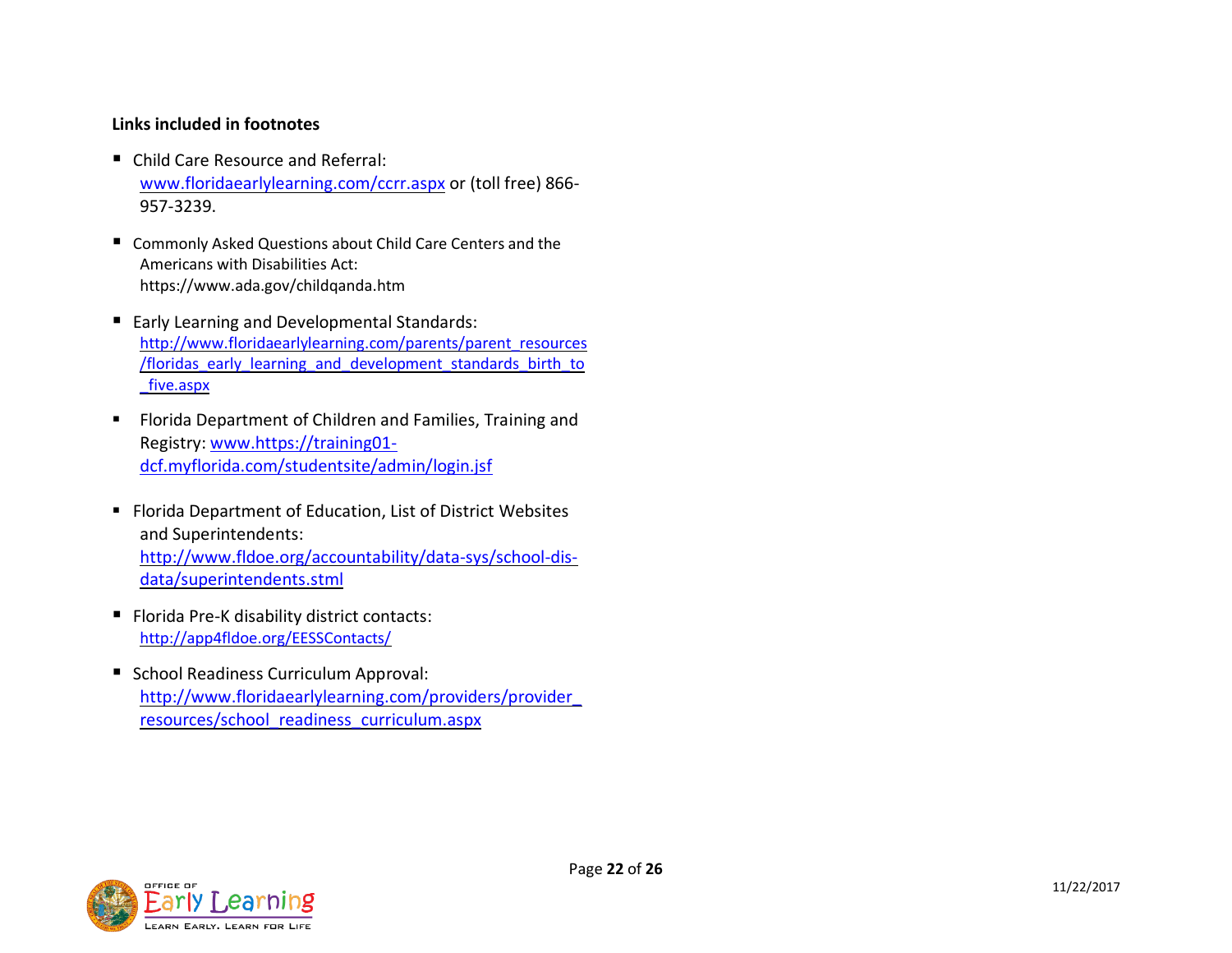# **Glossary**

- Edition are parent-completed questionnaires that reliably difficulties difficulties therapists, or other service providers.
- 
- activities are appropriate for the child, and to measure services provided to the child and family.<br>learning gains.
- observational instrument to assess classroom quality in PK-<br>outside activity areas. 12 classrooms. [\(http://teachstone.com/class\)](http://teachstone.com/class)
- 
- **Dismissal** Removal of a child from a learning program due  **Part C** The federal program for infants and toddlers (ages<br>to factors other than the child's behavior
- **Expulsion** Terminating the enrollment of a child or family **Expulsion** Department of Health Early Steps in a learning program due to challenging behavior or health **Sensory Input** – Taking in and organizing information
- children ages 3-21, who are found eligible for special education services. It is written by the IEP team and includes **Sensory Needs** - Difficulty in organizing and responding to present level, annual goals, supports and services provided information from the senses that interferes with learning.<br>to the child. It must be reviewed at least annually.
- **Ages & Stages Questionnaires®** -- Social-Emotional, Second **IEP Team** Includes the parent, ESE teacher, general<br>Fregges are parent-completed questionnaires that reliably education teacher, district representative, so identify young children at risk for social or emotional interpret evaluations and educational implications, and any
- **Adaptations** Changes or modifications to activities or **Individual Family Support Plan (IFSP)** A legal document for materials which allow all children to participate.<br>for early intervention services. It is written by the family,<br>for early intervention services. It is written by the family, **Exament** – Collecting information about a child to make<br>informed decisions on how to work with the child, what<br>convice providers and includes present level, goals, and service providers and includes present level, goals, and
- **Learning Environment** Any setting where children spend **Classroom Assessment Scoring System (CLASS)** an time, such as classrooms, playgrounds, eating areas and
- **Part B** The federal program for assistance for education for **Part B** The federal program for assistance for education for<br>children ages three through twenty-one with disabilities, in<br>Florida the Department of Educati another, such as children going from circle time to centers Florida, the Department of Education, Bureau of Exceptional<br>Figures and going from indoors to outdoors. Education and Student Services (BEESS).
	- birth through two) with disabilities, in Florida, the
- through the senses (auditory hearing, visual- seeing, tactile **Individual Educational Plan (IEP)** - A legal document for - touching, olfactory - smelling, taste, proprioceptive-body<br>
children ages 3-21, who are found eligible for special awareness, vestibular-balance and movement).
	- (i.e., easily distracted by sounds or activity, fidgety or

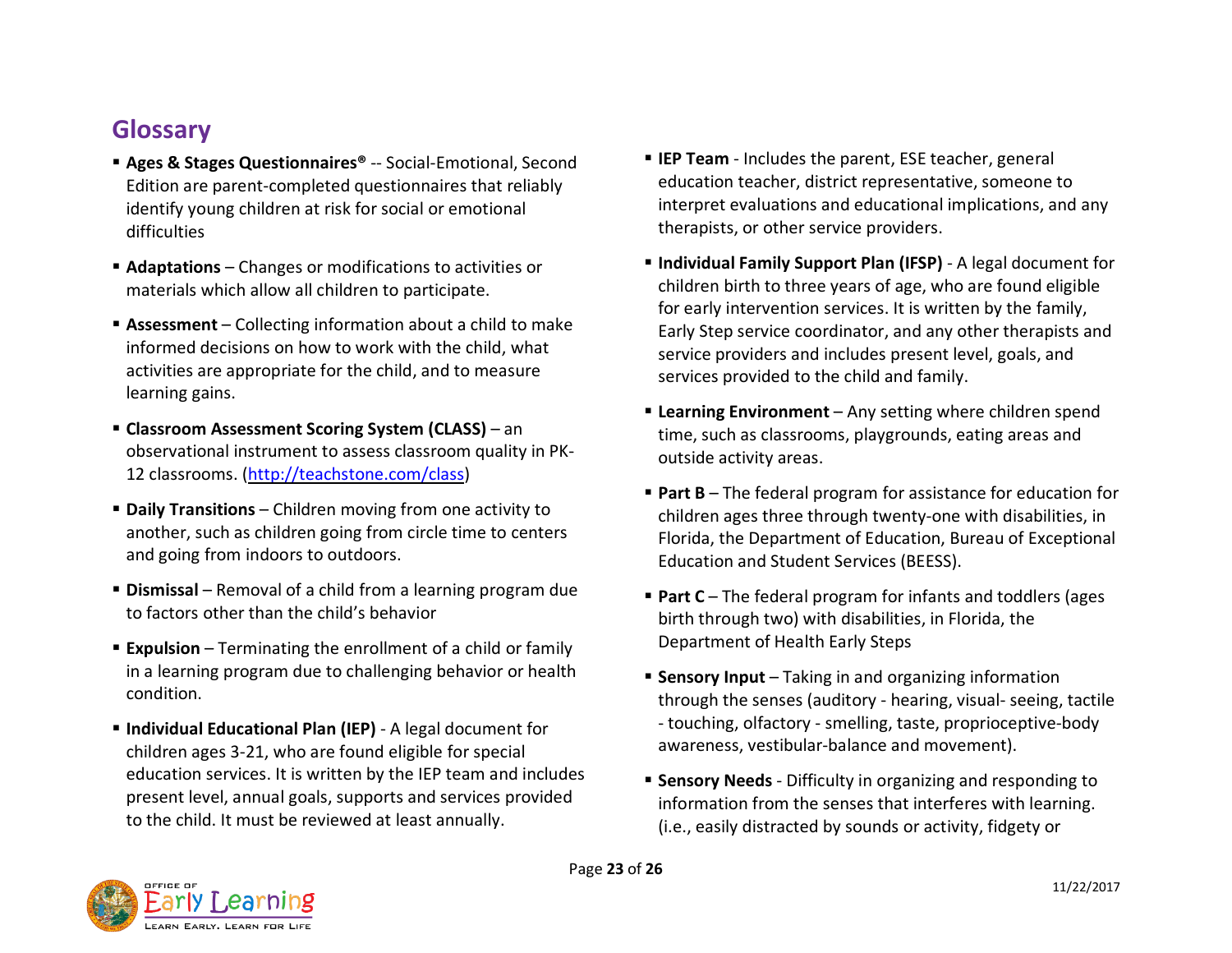trouble staying in a chair, difficulty with transitions or new student needs. Data collected at each tier are used to experiences, etc.). measure the efficacy of the supports to that meaningful

- Service Providers Any professional who provides supports<br>
and/or services to a child and/or care giver in the **learning**<br> **environment** such as physical therapists (PT), occupational<br>
therapists (OT), speech/language special education specialist, and nurse. **Transition** – When a child moves from one classroom or a
- **Specialized Care Team** Group of individuals who work<br>together to plan for individual needs and goals of a child.<br>This may include family, teachers, early intervention<br>specialists (ITDS), early childhood special educat specialist, directors, paraprofessionals, physical therapists **Universal Design for Learning (UDL)** – Planning from the (PT), occupational therapists (OT), speech/language start to provide developmentally appropriate learning therapists (SLP), social workers, mental health professionals, environments and interactions that are meaningful and applied behavior analysts (ABA), nurse, Early Steps, FDLRS, intentional for all children. ELC and any other professionals working with a child. **Withdrawal** – Parental removal of a child from an early
- **Supports** Materials, scheduling, visual directions, visual **interpretent in the learning program.** schedule, communication board, or other special equipment to help children be successful in the classroom. **References**
- attend the regular learning program. Examples of practices in early intervention/early childhood<br>"suspension" could include the following consequences for education 2014. Retrieved on 3/28/2016 from suspension" could include the following consequences for education 2014. Retrieved on 3/28/2016 from<br>http://www.dec-sped.org/recommendedpractices. behavior challenges: asking a family member to pick up a child immediately and/or asking a child to not return to **ECTA Center checklist for DEC Recommended Practices for**<br>
school for a specific period.<br>
inclusion Retrieved on 3/28/2016 from
- supports, resources are allocated in direct proportion to

- 
- 
- 

- **Suspension** Reductions in the amount of time a child may **F** Division for Early Childhood (2014) DEC recommended<br>practices in early intervention/early childhood special
- inclusion. Retrieved on 3/28/2016 from **Tiered Instruction** – Within a multi-tiered system of **Engineeration** http://ectacenter.org/decrp/decrp.asp. NAEYC. (2009).

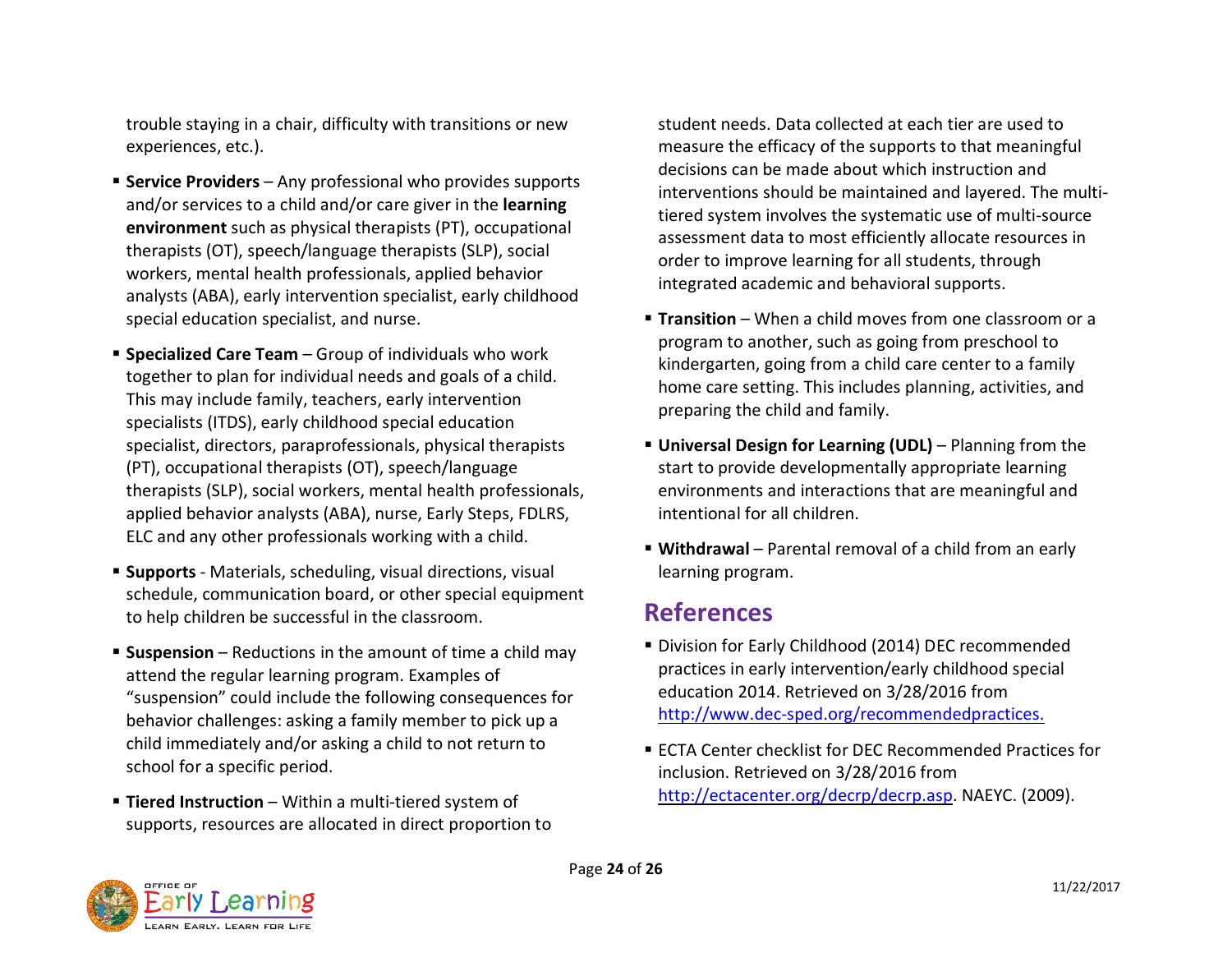- Florida Department of Education (2013). Best practices for [https://www.cdd.unm.edu/ecln/PSN/common/pdfs/Inclusio](https://www.cdd.unm.edu/ecln/PSN/common/pdfs/Inclusion%20Guide%20April%201.pdf) inclusive education (BPIE). Tallahassee: Bureau of n%20Guide %20April%201.pdf.
- 
- Milbourne, S. A., & Campbell, P. H. (2016). CARA's Kit: Creating Adaptations for Routines and Activities. NAEYC.
- New Mexico. (2014). New Mexico Early Childhood Guide for Inclusion, birth-5. Retrieved on 3/28/2016 from

- Exceptional Education and Student Services/Florida Inclusion<br>Network. [http://www.floridainclusionnetwork.com/school-](http://www.floridainclusionnetwork.com/school-bpie/)<br>Beyond the Journal Young Children on the Web March 2009.<br>Retrieved on 3/28/2016 from ■ IRIS Center for Training Enhancements (2015). Early https://www.naeyc.org/files/yc/file/200903/BTJWatson.pdf.
	- Childhood Environments: Designing Effective<br>Classrooms. Retrieved on 3/28/2016 form **and the set of the set of the set of the set of the set of teaching** preschoolers with special needs (2nd ed.),<br>http://iris.peabody.vande